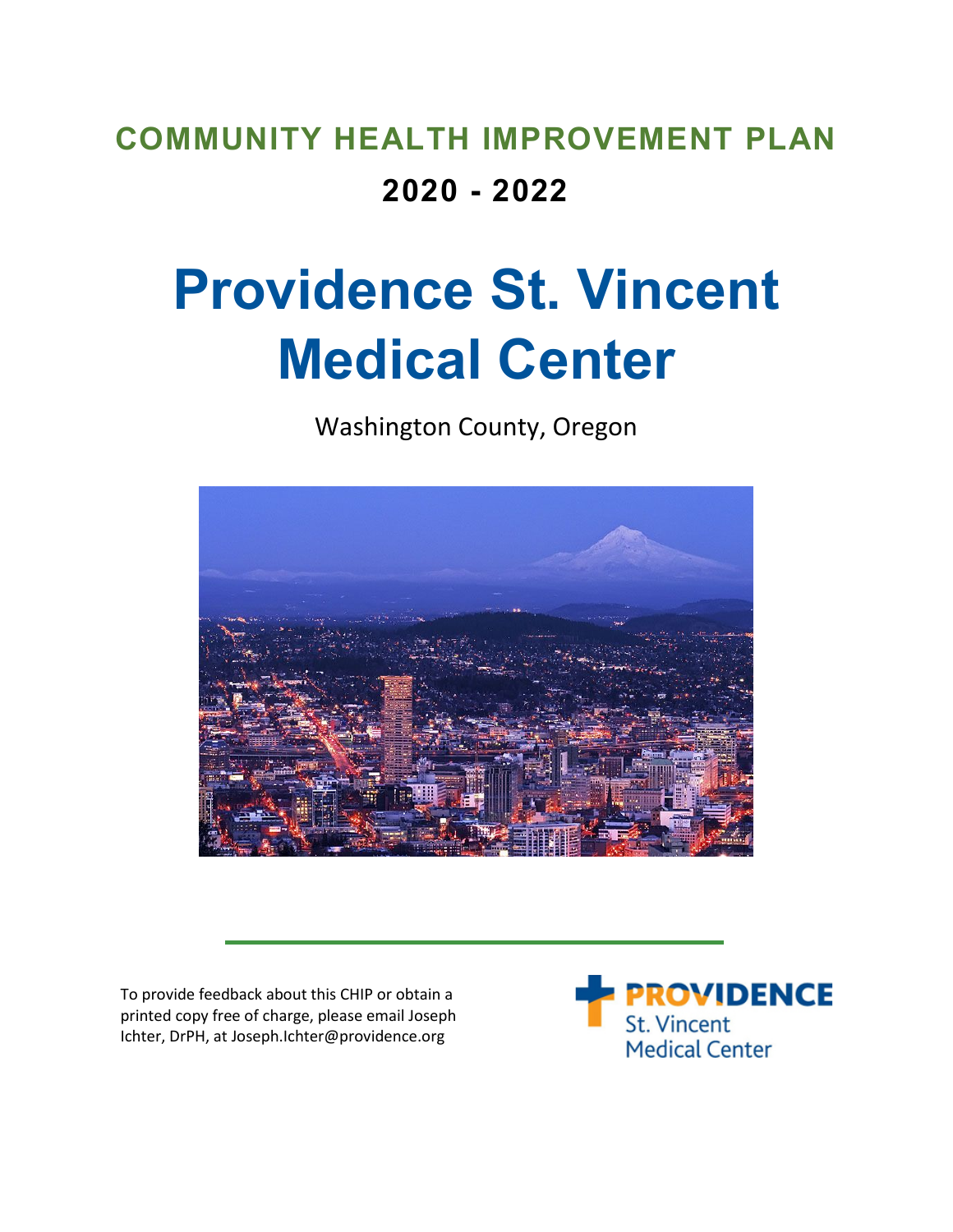## CONTENTS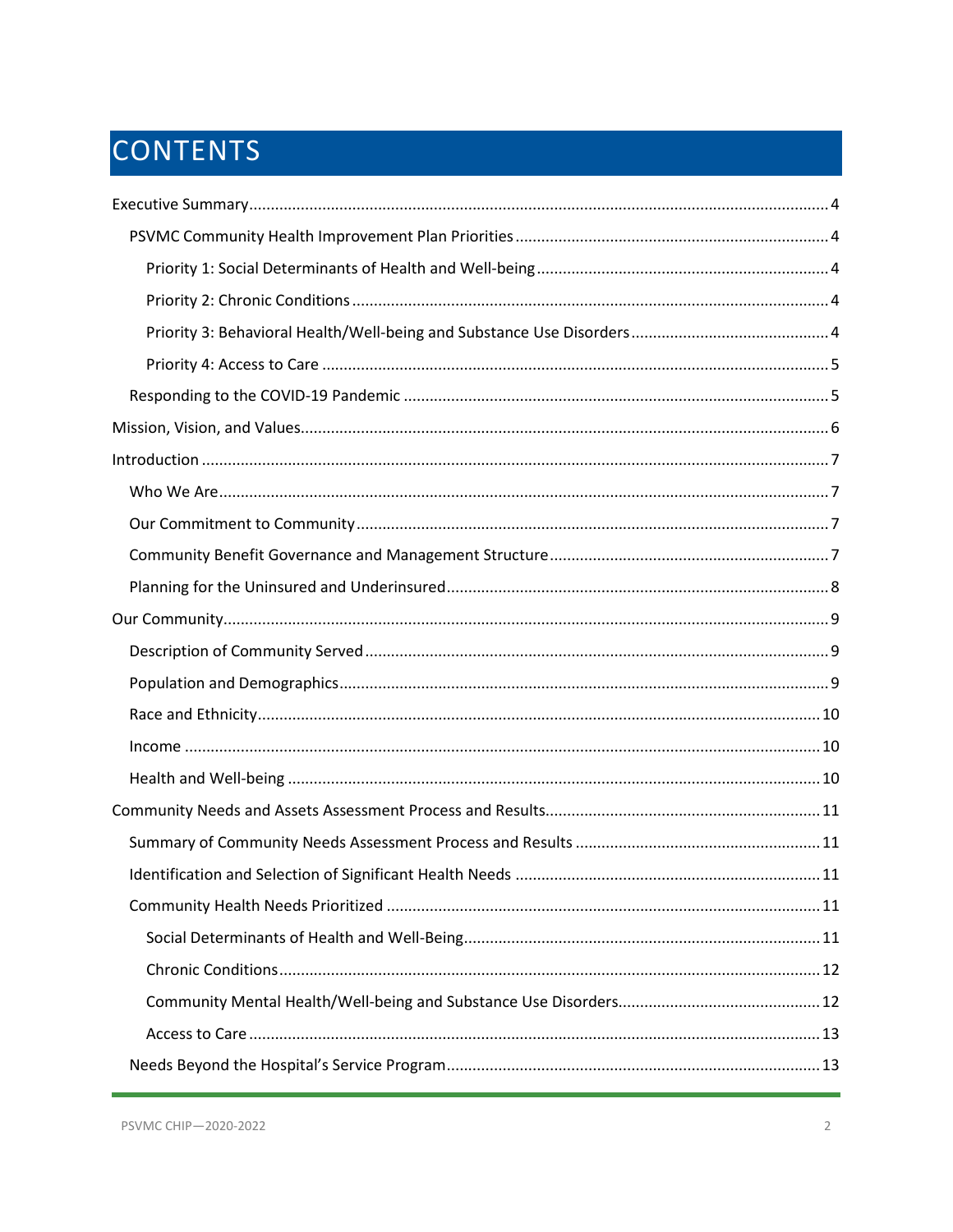| Addressing the Needs of the Community: 2020-2022 Key Community Benefit Initiatives and |  |
|----------------------------------------------------------------------------------------|--|
|                                                                                        |  |
|                                                                                        |  |
|                                                                                        |  |
|                                                                                        |  |
|                                                                                        |  |
|                                                                                        |  |
|                                                                                        |  |
|                                                                                        |  |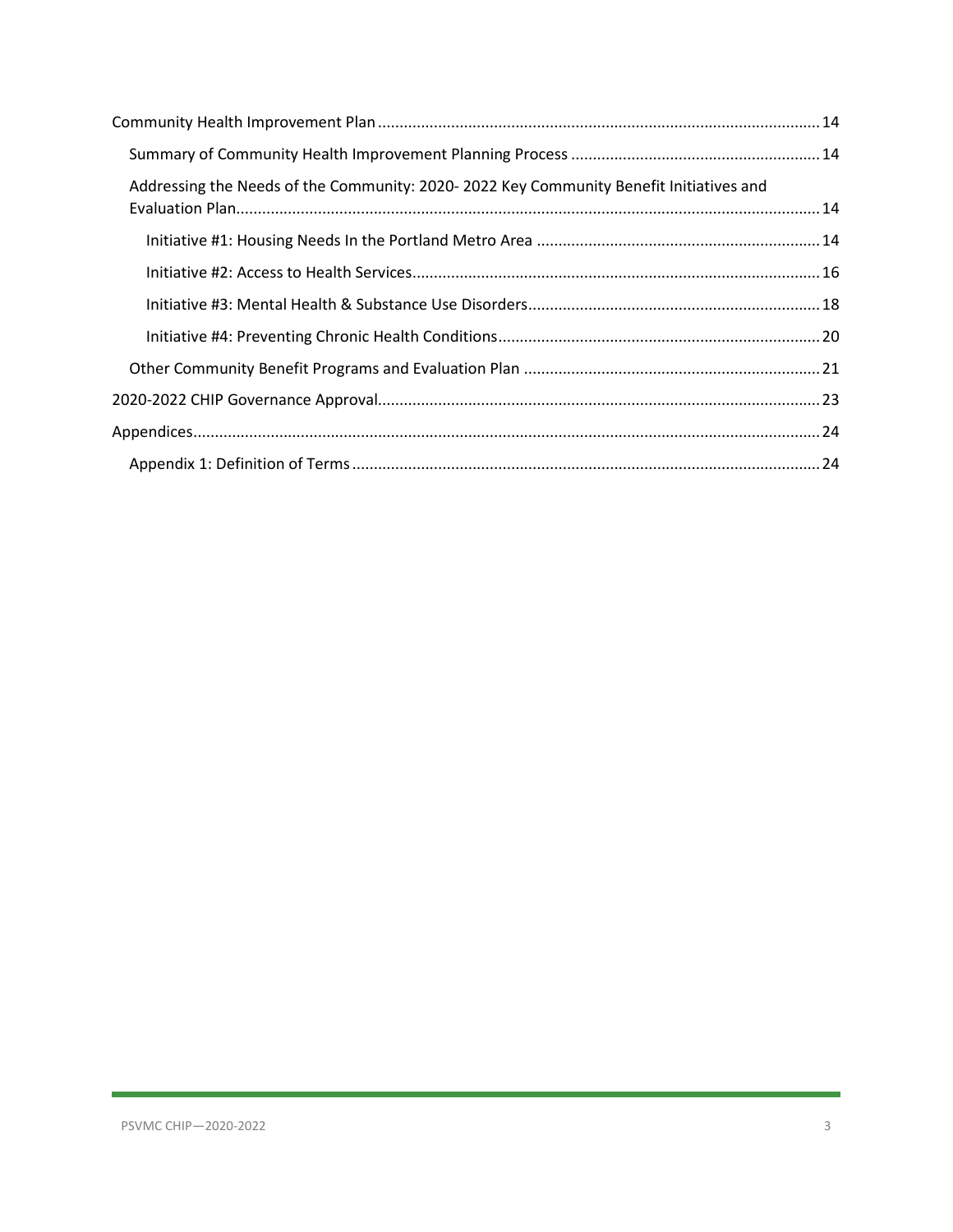## <span id="page-3-0"></span>EXECUTIVE SUMMARY

Improving the health of our communities is a fundamental commitment rooted deeply in our heritage and purpose. As expressions of God's healing love, witnessed through the ministry of Jesus, our Mission calls us to be steadfast in serving all with a special focus on our most poor and vulnerable neighbors. This core belief drives the programs we build, investments we make, and strategies we implement.

Knowing where to focus our resources starts with our Community Health Needs Assessment (CHNA), an opportunity in which we engage the community every three years to help us identify and prioritize the most pressing needs, assets, and opportunities. In the Portland metro area, Providence St. Vincent Medical Center (PSVMC) is a member of the Healthy Columbia Willamette Collaborative (HCWC). The collaborative is a unique public-private partnership of 12 organizations in Washington, Clackamas, and Multnomah Counties in Oregon and Clark County in Washington State. HCWC is dedicated to advancing health equity in the four-county region, serving as a platform for collaboration around health improvement plans and activities that leverage collective resources to improve the health and well-being of local communities.

Based on geographic location relative to other hospitals in the area and patient demographics, Washington County is PSVMC's primary service area. The facility and campus include 523 acute care beds, offering primary and specialty care, a birth center with family suites, general and specialty surgery, radiology, diagnostic imaging, pathology and 24/7 emergency medicine. PSVMC is renowned for its many centers of excellence including Providence Heart Institute, Providence Brain and Spine Institute and Providence Center for Health Care Ethics, among others. Clackamas, Multnomah, and Clark (WA) counties are surrounding secondary counties that are primarily served by other area hospitals. PSVMC provided nearly \$[1](#page-3-5)68 million<sup>1</sup> in Community Benefit in 2019.

## <span id="page-3-1"></span>PSVMC Community Health Improvement Plan Priorities

As a result of the findings of our 2019 Community Health Needs Assessment (CHNA) and through a prioritization process aligned with our Mission, resources, and hospital strategic plan, PSVMC will focus on the following bolded areas for its 2020-2022 Community Benefit efforts:

#### <span id="page-3-2"></span>PRIORITY 1: SOCIAL DETERMINANTS OF HEALTH AND WELL-BEING

Focus areas in housing, transportation, and **food security**; includes **coordination of supportive services**.

#### <span id="page-3-3"></span>PRIORITY 2: CHRONIC CONDITIONS

**Focus on prevention of obesity, diabetes, hypertension, and depression**.

#### <span id="page-3-4"></span>PRIORITY 3: BEHAVIORAL HEALTH/WELL-BEING AND SUBSTANCE USE DISORDERS

Focus on prevention (particularly for youth), **culturally responsive care and health education**, social isolation, and **community building.**

<span id="page-3-5"></span> $1$  Unpaid costs of Medicare are included in this Community Benefit reporting.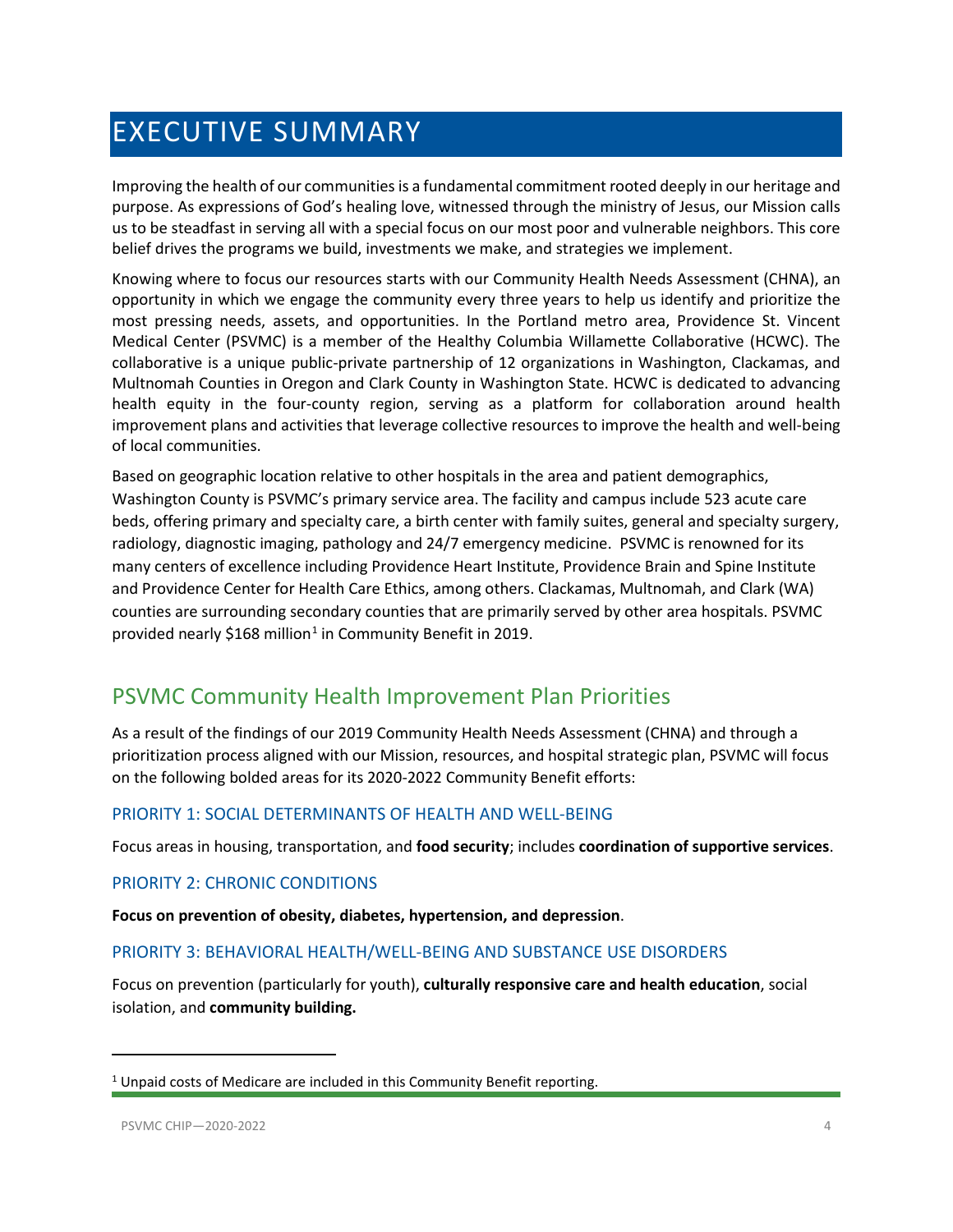#### <span id="page-4-0"></span>PRIORITY 4: ACCESS TO CARE

Focus on **services navigation and coordination, culturally responsive care and oral health**.

## <span id="page-4-1"></span>Responding to the COVID-19 Pandemic

The 2020 Community Health Improvement Planning (CHIP) process was disrupted by the SARS-CoV-2 virus and COVID-19, which has impacted all of our communities. While we have focused on crisis response, it has required a significant re-direction of resources and reduced community engagement in the CHIP process.

This CHIP is currently designed to address the needs identified and prioritized through the 2019 CHNA, though COVID-19 will have substantial impacts on our community needs. These impacts are likely to exacerbate some of the needs identified, and cause others to rise in level of priority. While this is a dynamic situation, we recognize the greatest needs of our community will change in the coming months, and it is important that we adapt our efforts to respond accordingly. Additionally, the data projections included were crafted based on data collection and project forecasting done prior to the COVID-19 pandemic, so may be modified as we understand adjusted resources and priorities within our communities in the aftermath of the pandemic.

This CHIP will be updated by March 2021 to better document the impact of and our response to COVID-19 in our community. We are committed to supporting, strengthening, and serving our community in ways that align with our Mission, engage our expertise, and leverage our Community Benefit dollars in the most impactful ways.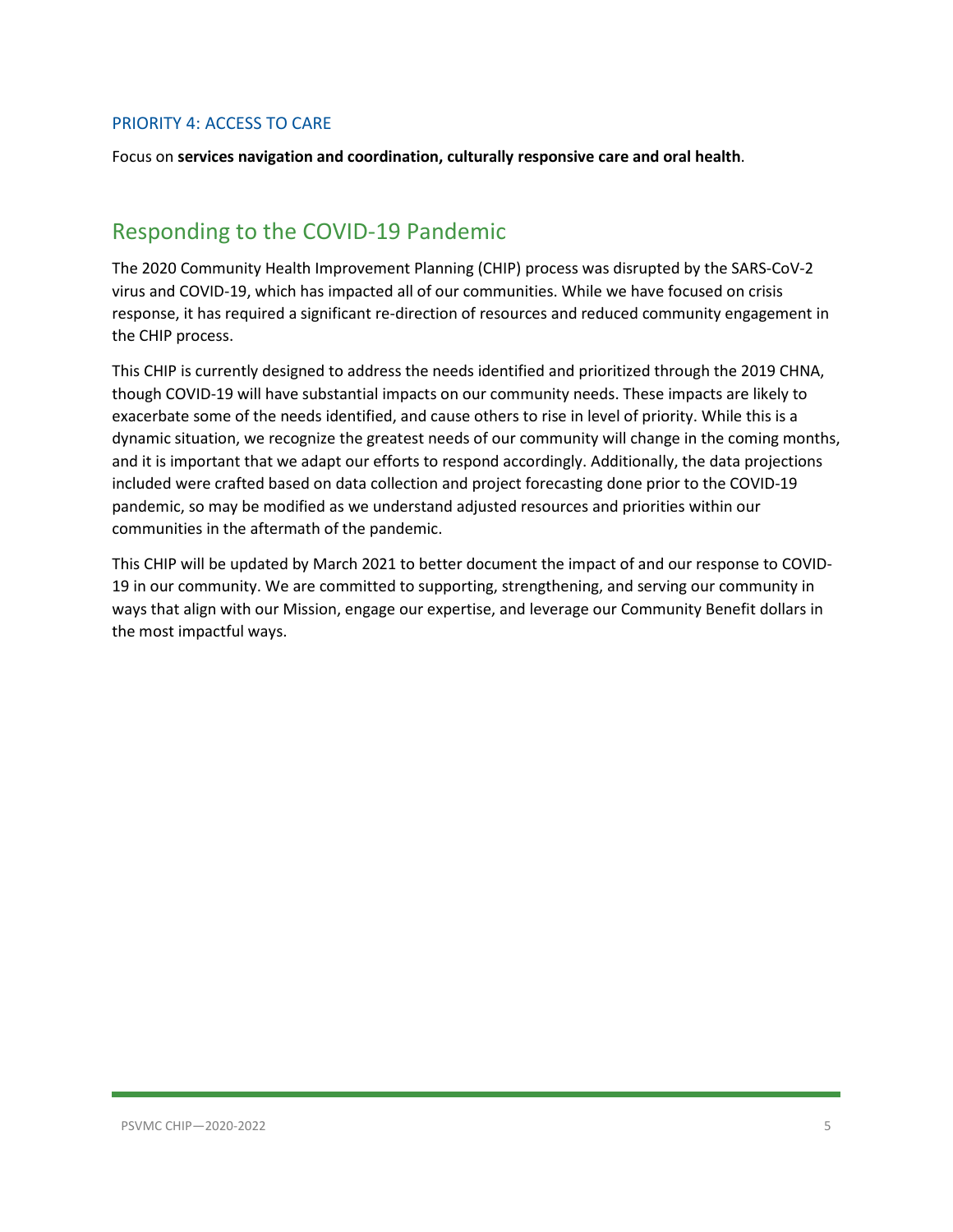## <span id="page-5-0"></span>MISSION, VISION, AND VALUES

п

| Our Mission | As expressions of God's healing love, witnessed through the ministry of Jesus,<br>we are steadfast in serving all, especially those who are poor and vulnerable. |
|-------------|------------------------------------------------------------------------------------------------------------------------------------------------------------------|
|             | Our Vision   Health for a Better World.                                                                                                                          |
|             | Our Values   Compassion — Dignity — Justice — Excellence — Integrity                                                                                             |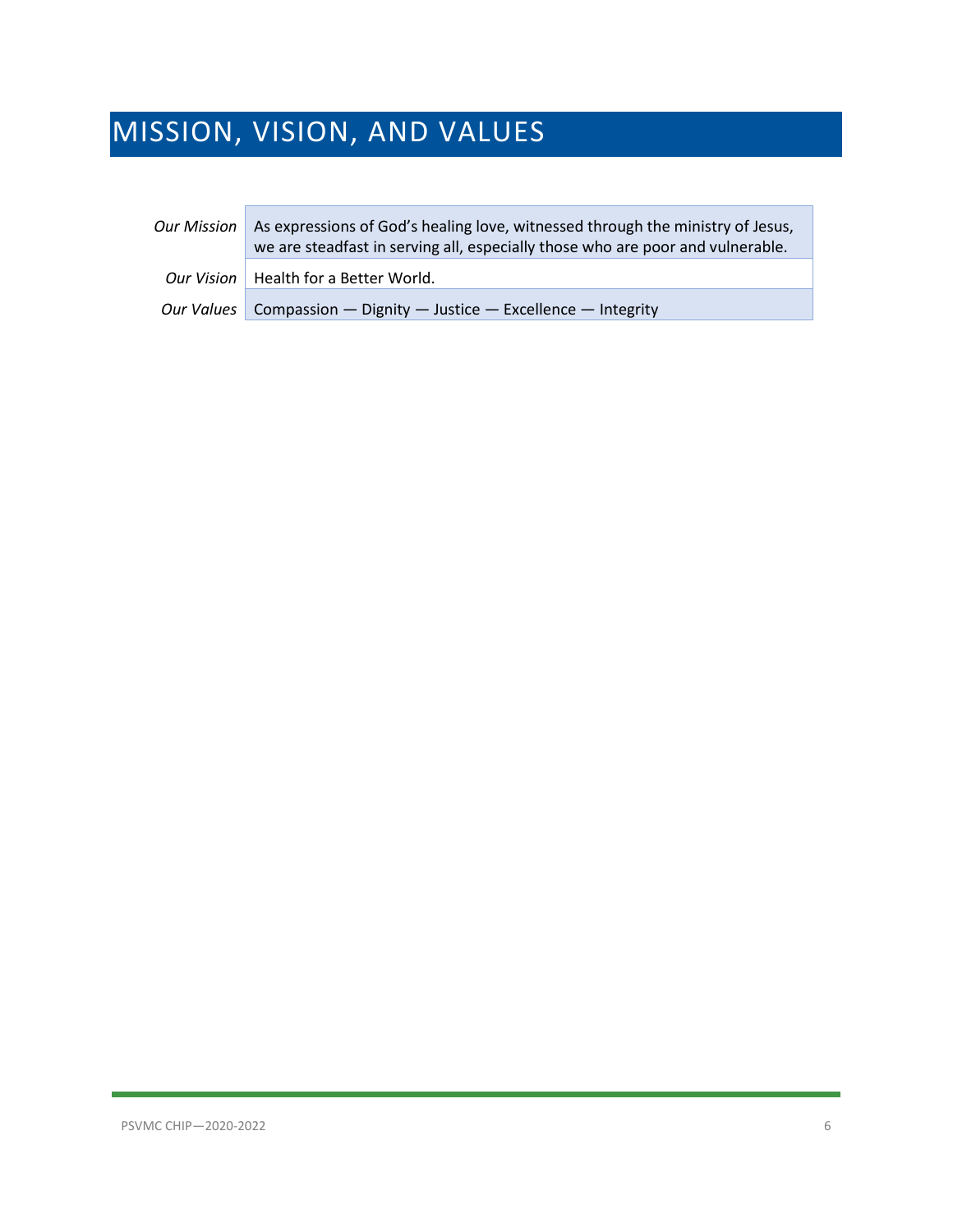## <span id="page-6-0"></span>INTRODUCTION

### <span id="page-6-1"></span>Who We Are

Portland St. Vincent Medical Center (PSVMC) is an acute-care hospital founded in 1875 and located in Portland, Oregon. The hospital has 523 licensed beds. PSVMC has a staff of more than 3,100 and professional relationships with almost 2,000 local physicians. Major programs and services offered to the community include heart & vascular, brain & spine, women's and children's, surgical, behavioral health, orthopedics and emergency services.

### <span id="page-6-2"></span>Our Commitment to Community

PSVMC dedicates resources to improve the health and quality of life for the communities it serves, with special emphasis on the needs of the economically poor and vulnerable. During 2019, PSVMC provided nearly \$168 million in community benefit<sup>[2](#page-6-4)</sup> in response to unmet needs and to improve the health and well-being of those it serves in the Portland metro area.

### <span id="page-6-3"></span>Community Benefit Governance and Management Structure

PSVMC further demonstrates organizational commitment to the community benefit process through the allocation of staff time, financial resources, and participation and collaboration with community partners. The Community Health Division, in collaboration with PSVMC leadership, is responsible for coordinating implementation of state and federal 501r requirements as well as providing the opportunity for community leaders and internal hospital executive leadership team members, physicians and other staff to work together in planning and implementing the Community Health Improvement Plan.

As a primary source of Community Benefit advice and local leadership, PSVMC's Service Area Advisory Council (SAAC) plays a pivotal role to support the Board of Trustees in overseeing community benefit issues. Acting in accordance with a Board-approved charter, the SAAC is charged with identifying policies and programs that address identified needs in the service area particularly for underserved populations, overseeing development and implementation of the Community Health Needs Assessment and Community Health Improvement Plan Reports, and overseeing and directing the Community Benefit activities. The SAAC delegates some work to the Community Benefit Committee, a majority of members

<span id="page-6-4"></span> $2$  A community benefit is an initiative, program or activity that provides treatment or promotes health and healing as a response to identified community needs and meets at least one of the following community benefit objectives: a. Improves access to health services; b. Enhances public health; c. Advances increased general knowledge; and/or d. Relieves government burden to improve health. Note: Community benefit includes both services to the economically poor and broader community. To be reported as a community benefit initiative or program, community need must be demonstrated. Community need can be demonstrated through the following: 1) community health needs assessment developed by the ministry or in partnership with other community organizations; 2) documentation that demonstrates community need and/or a request from a public agency or community group was the basis for initiating or continuing the activity or program; 3) or the involvement of unrelated, collaborative tax-exempt or government organizations as partners in the community benefit initiative or program.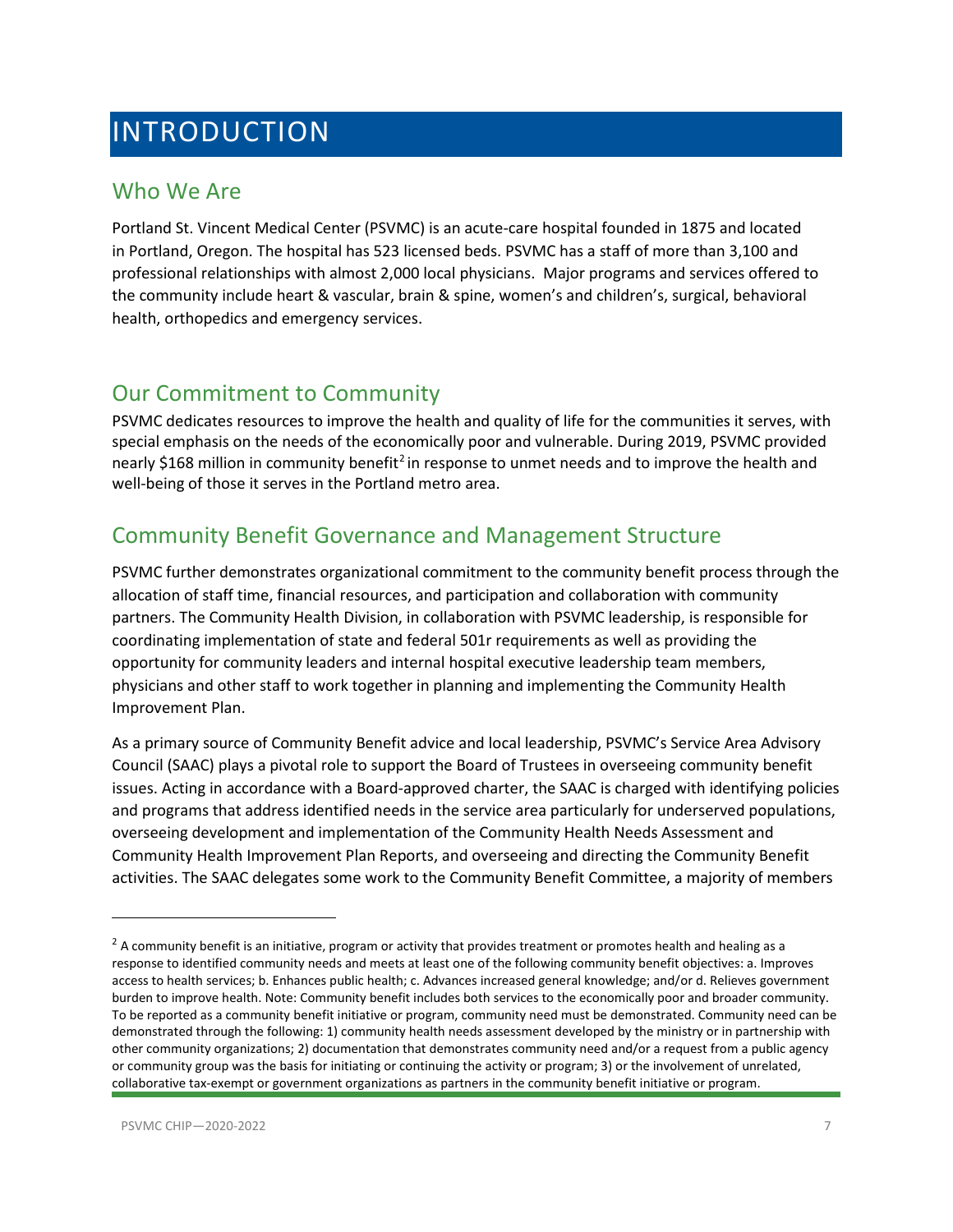who have knowledge and experience with the populations most likely to have disproportionate unmet health needs. The Community Benefit Committee generally meets quarterly.

## <span id="page-7-0"></span>Planning for the Uninsured and Underinsured

Our mission is to provide quality care to all our patients, regardless of ability to pay. We believe that no one should delay seeking needed medical care because they lack health insurance. That is why PSVMC has a Financial Assistance Program (FAP) that provides free or discounted services to eligible patients. Services must be medically necessary as defined by the Providence Financial Assistance Policy. Patients receiving emergency or medically necessary care at Providence hospitals and clinics may receive the following discounts based upon their eligibility:

- 100% financial assistance is provided for households making up to 300% FPL
- 75% financial assistance for households between 301% and 400% FPL
- Financial assistance applies to self-pay balances and patient responsibility balances after insurance pays.

One way PSVMC informs the public of FAP is by posting notices. Notices are posted in high volume inpatient and outpatient service areas. Notices are also posted at locations where a patient may pay their bill. Notices include contact information on how a patient can obtain more information on financial assistance as well as where to apply for assistance. These notices are posted in English and Spanish and any other languages that are representative of 5% or greater of patients in the hospital's service area. Additionally, on-line publicly available resources include plain language FAP summaries in 25 different languages. All patients who demonstrate lack of financial coverage by third party insurers are offered an opportunity to complete the Patient Financial Assistance Application and are offered information, assistance, and referral as appropriate to government sponsored programs for which they may be eligible. Find more information on PSVMC Financial Assistance Program here [https://www.providence.org/obp/or/financial-assistance.](https://www.providence.org/obp/or/financial-assistance)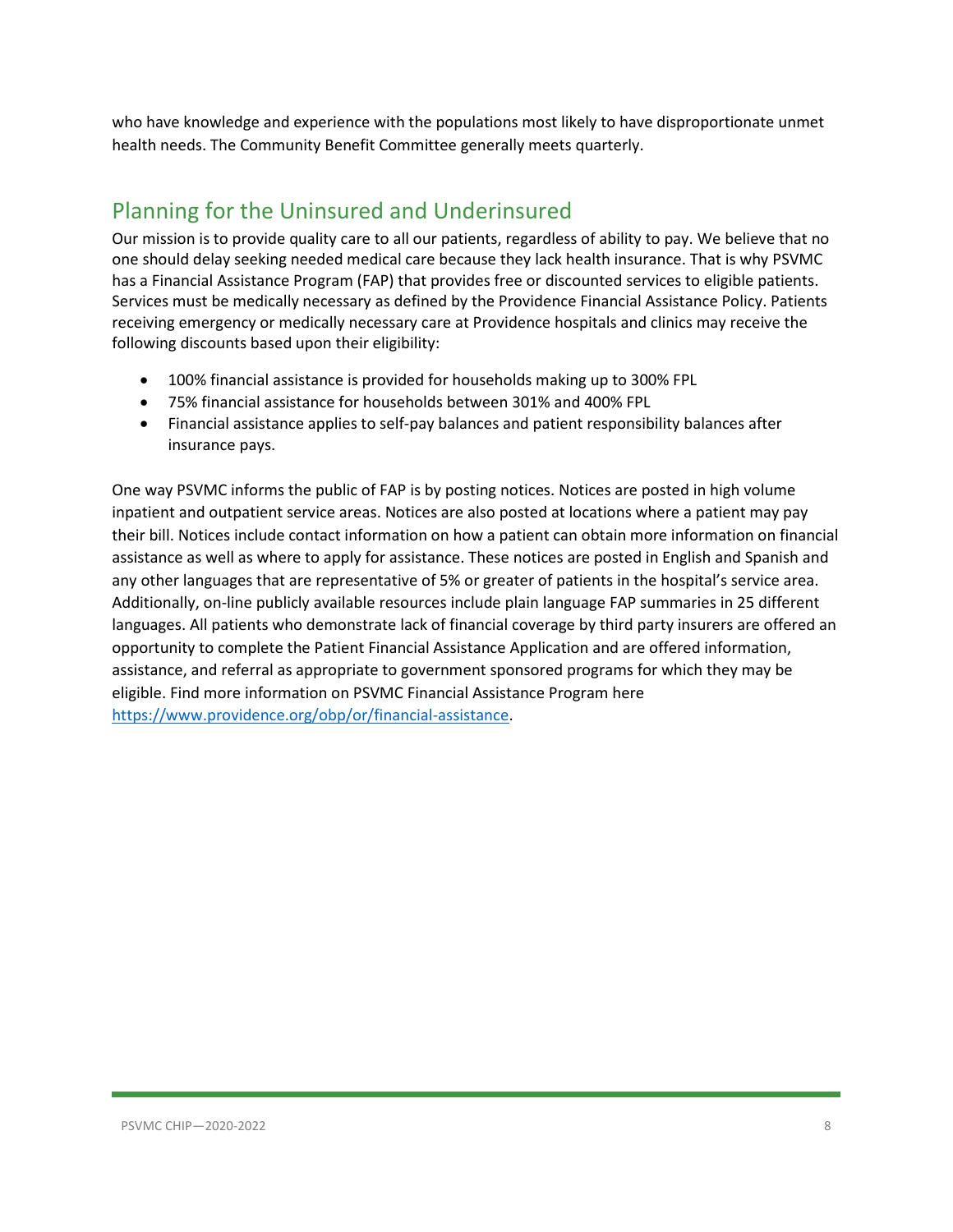## <span id="page-8-0"></span>OUR COMMUNITY

### <span id="page-8-1"></span>Description of Community Served

Based on geographic location relative to other hospitals in the area and patient demographics, Washington County (in red) is PSVMC's primary service area. Neighboring Clackamas, Multnomah, and Clark (WA) counties are considered secondary services areas that are primarily served by other area hospitals.



### <span id="page-8-2"></span>Population and Demographics

The population of Washington County is over 601,000 according to 2019 Census data, which represents over 13 percent growth since 2010. Washington County has been diversifying, with a foreign-born population of 17.5 percent, and the Latino population increasing over 67 percent from 2000 to 2010 to 17 percent of the current total population. The male-to-female ratio is approximately 1:1 until age 65, when females become a greater proportion of the population. This difference is clearest over the age of 80, where there are nearly 2 surviving females for each male.



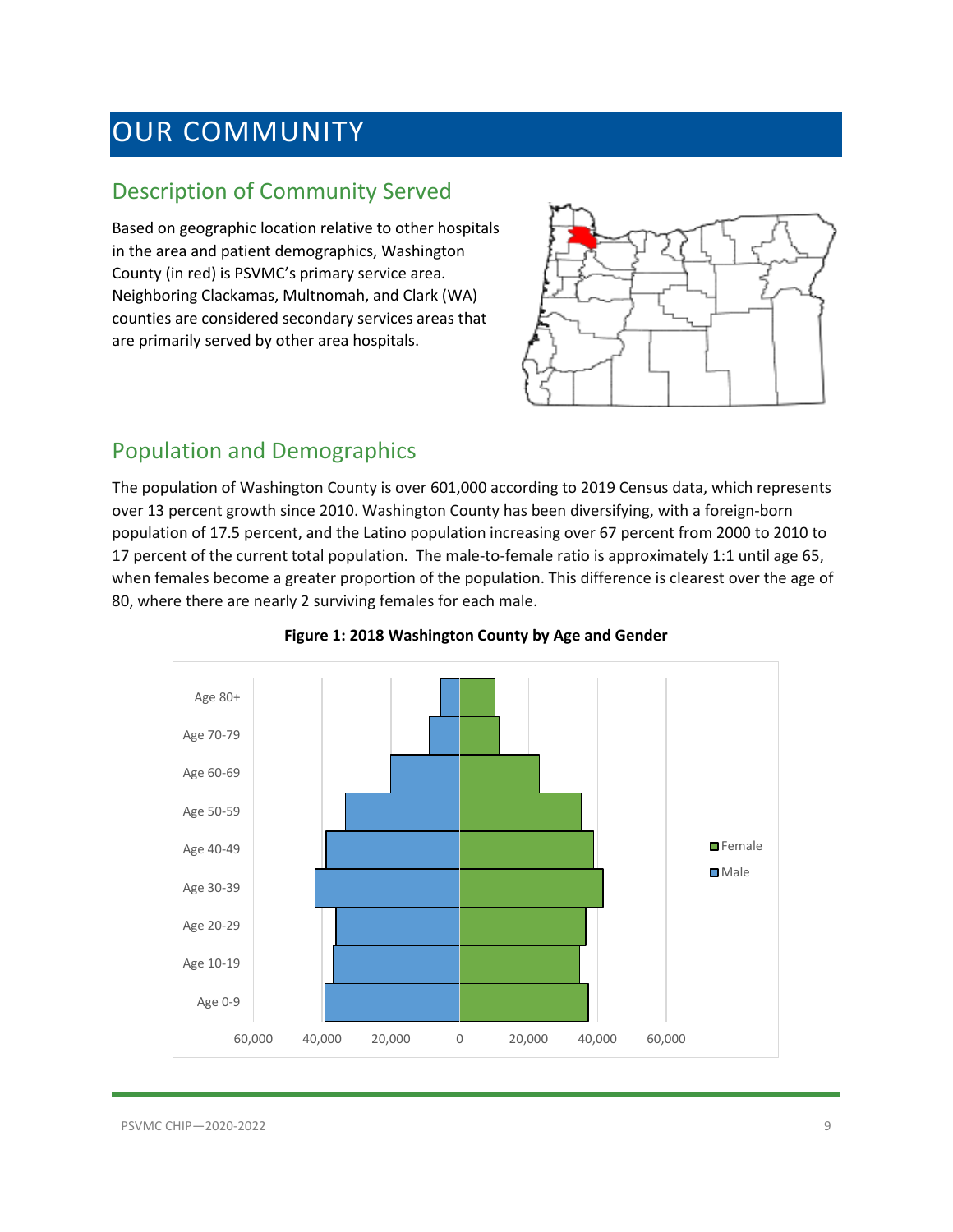### <span id="page-9-0"></span>Race and Ethnicity

Among Washington County Census Data, residents in 2019 identified as 65.1 percent White non-Hispanic, 17 percent as Hispanic/Latino, 11.4 percent as Asian or Pacific Islander, 2.5 percent as African American or Black, 1.1 percent as Alaska Native or American Indian, and 4.4 percent as two or more races. Washington County's Asian and Hispanic/Latino populations are higher than Oregon's overall, at 4.8 and 13.3 percent respectively.

#### <span id="page-9-1"></span>Income

In 2019, the US Census found that the median household income for Washington County was \$78,010, which is nearly \$19,000 higher than the state median income of \$59,393, and almost \$14,000 higher than neighboring Multnomah County and substantially higher than the national median income. Washington County's poverty rate of 8.8 percent is more than 3 percent lower than that of Multnomah County and the state as a whole.

### <span id="page-9-2"></span>Health and Well-being

In Washington County in 2017, nearly 29 percent of adults were considered overweight or obese, as were 22.8 percent of eighth grade students and 26.8 percent of eleventh grade students in 2019 according to BRFSS and the Oregon Healthy Teens Survey, respectively. Diabetes and hypertension were the top two reasons uninsured adults accessed the Emergency Department for conditions that could be managed in primary care settings. Nearly 18 percent of youth were living in poverty and 22 percent of adults had depression.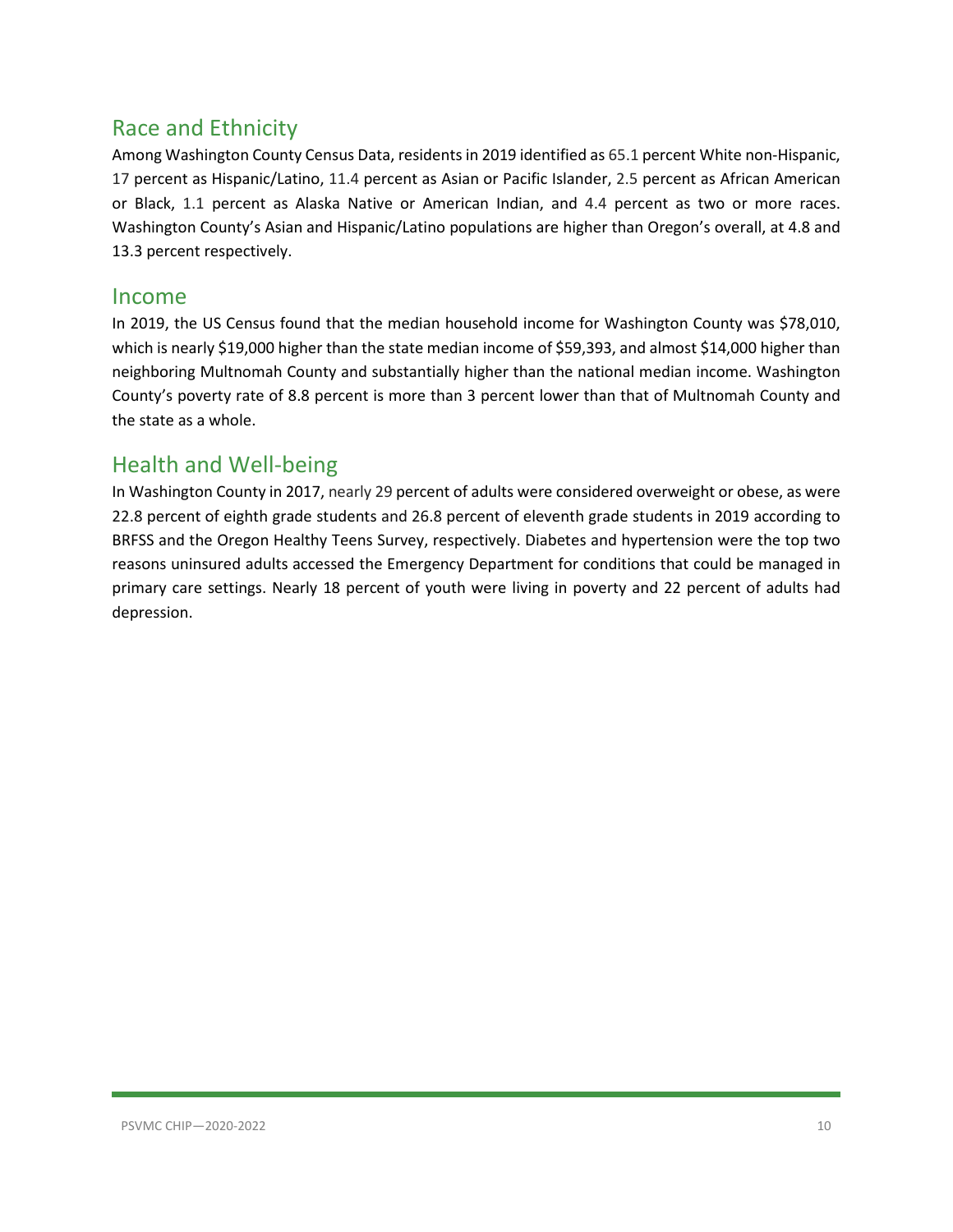## <span id="page-10-0"></span>COMMUNITY NEEDS AND ASSETS ASSESSMENT PROCESS AND RESULTS

### <span id="page-10-1"></span>Summary of Community Needs Assessment Process and Results

In the Portland Metropolitan area, PSVMC is a proud member of the Healthy Columbia Willamette Collaborative (HCWC), a public-private partnership that brings together seven hospital systems, four county health departments, and one coordinated care organization to produce a shared regional needs assessment. The complete assessment for the four-county region was completed July 31, 2019. Across the HCWC region, collected information included county public health data regarding health behaviors, morbidity, and mortality; hospital utilization and CCO data for the uninsured and members of the Oregon Health Plan; and community engagement activities that included 18 listening sessions, four town halls, a literature review, and a community health survey with over 3,600 responses. A detailed list is available from page 85 of the full CHNA (available [here\)](https://comagine.org/sites/default/files/resources/HCWC-Community-Health-Needs-Assessment-Report-July2019_0.pdf).

## <span id="page-10-2"></span>Identification and Selection of Significant Health Needs

The prioritized needs were chosen based on various community health data and identifiable gaps in available care and services. These health needs were those that had worsened over time, are worse than the state or national average, or have a disproportionate impact on those who are low-income, communities of color, or otherwise marginalized populations.

## <span id="page-10-3"></span>Community Health Needs Prioritized

In the course of our work, we determined that emphasis on these needs would have the greatest impact on the community's overall health with significant opportunities for collaboration. These interventions will be prioritized based upon relative needs and opportunities, particularly those that serve identified high needs ZIP codes and neighborhoods including low-income and minority populations. The list below summarizes the significant health needs identified through the 2019 Community Health Needs Assessment process:

#### <span id="page-10-4"></span>SOCIAL DETERMINANTS OF HEALTH AND WELL-BEING

- **Affordable housing** (or housing accessibility) is a major challenge for low- and moderate-income families in the area, particularly for those in recovery from substance use disorder. Nearly 40 percent of households in Washington County are considered cost-burdened, meaning they spent 30 percent or more of their monthly income on rent.
- A key barrier for many of Oregon's families continues to be **healthy food access**. More than half of the state's students are on free or reduced price lunch, and nearly 4 in 10 students (38%) in Washington County qualified in 2017 according to County Health Rankings. Because nutrition is closely linked with oral health and chronic conditions, improving access to healthy food could lead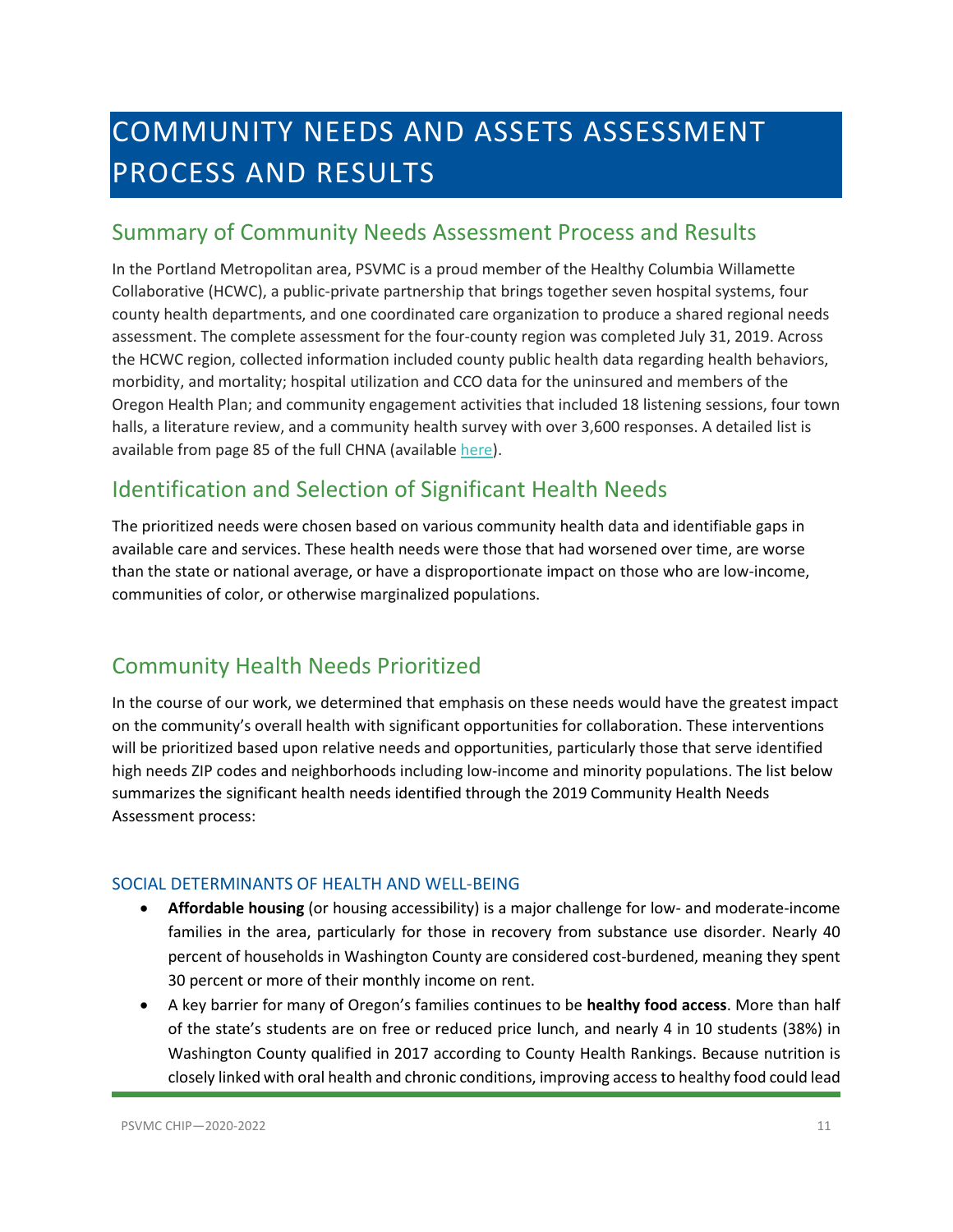to improved health outcomes in these other areas.

- Economic development and **living-wage jobs** are key opportunities to improve the health and well-being of our communities. Listening session participants with low incomes described having to make difficult choices between paying for food, utilities, rent, and medical care. Adverse experiences and trauma are more likely in low-income households, particularly those in which the parents are stressed about resources. This also speaks to the challenge in Oregon of the "benefits cliff," whereby public benefits phase out quickly as family income increases, although the increase may not be great enough for self-sufficiency.
- **Transportation** is a challenge for some populations, particularly for the elderly and those living in rural areas. Community members living closer to the central Portland metro area noted that consistent public transportation is a strength; those living farther away from central locations communicated a need for more transportation options. Community members also noted the difficulty of navigating the "last mile" between their transit stop and their final destination. This gap can be especially challenging for community members with mobility challenges.

#### <span id="page-11-0"></span>CHRONIC CONDITIONS

- **Diabetes** continues to be one of the top reasons uninsured adults seek care in the Emergency Department, though the condition is likely better managed in a primary care setting. This suggests opportunities regarding prevention, education, and nutrition support.
- **Obesity** is a public health challenge, for both youth and adults. 28.8 percent of Washington County's adult population is obese, on par with Oregon's overall percentage of 28.6 percent according to 2017 BRFSS data. The current generation of youth may be the first to have a shorter life expectancy than their parents due to complications from obesity and its associated conditions.

#### <span id="page-11-1"></span>COMMUNITY MENTAL HEALTH/WELL-BEING AND SUBSTANCE USE DISORDERS

- **Access to mental health services**remain a barrier for many community members. There is a need to reduce stigma associated with mental health treatment and increase availability of providers and treatment services. This is particularly true amongst youth and adolescents, presenting opportunities to partner with school-based health centers. Barriers to mental health services are more acute for non-English speakers.
- Access to **substance use treatment** continues to be a challenge for many. This includes alcohol and drug addiction services, both residential and outpatient treatment options. Oregon has relatively high rates of death from drug overdose, drug use (heroin, methamphetamines, and narcotics), and binge drinking.
- As we continue to learn about adverse childhood experiences (ACES) and the impacts of trauma on health later in life (i.e. child abuse, neglect, domestic violence, sexual assault, etc.), increasing **community resilience** and preventing exposure to these events in the first place has become increasingly important.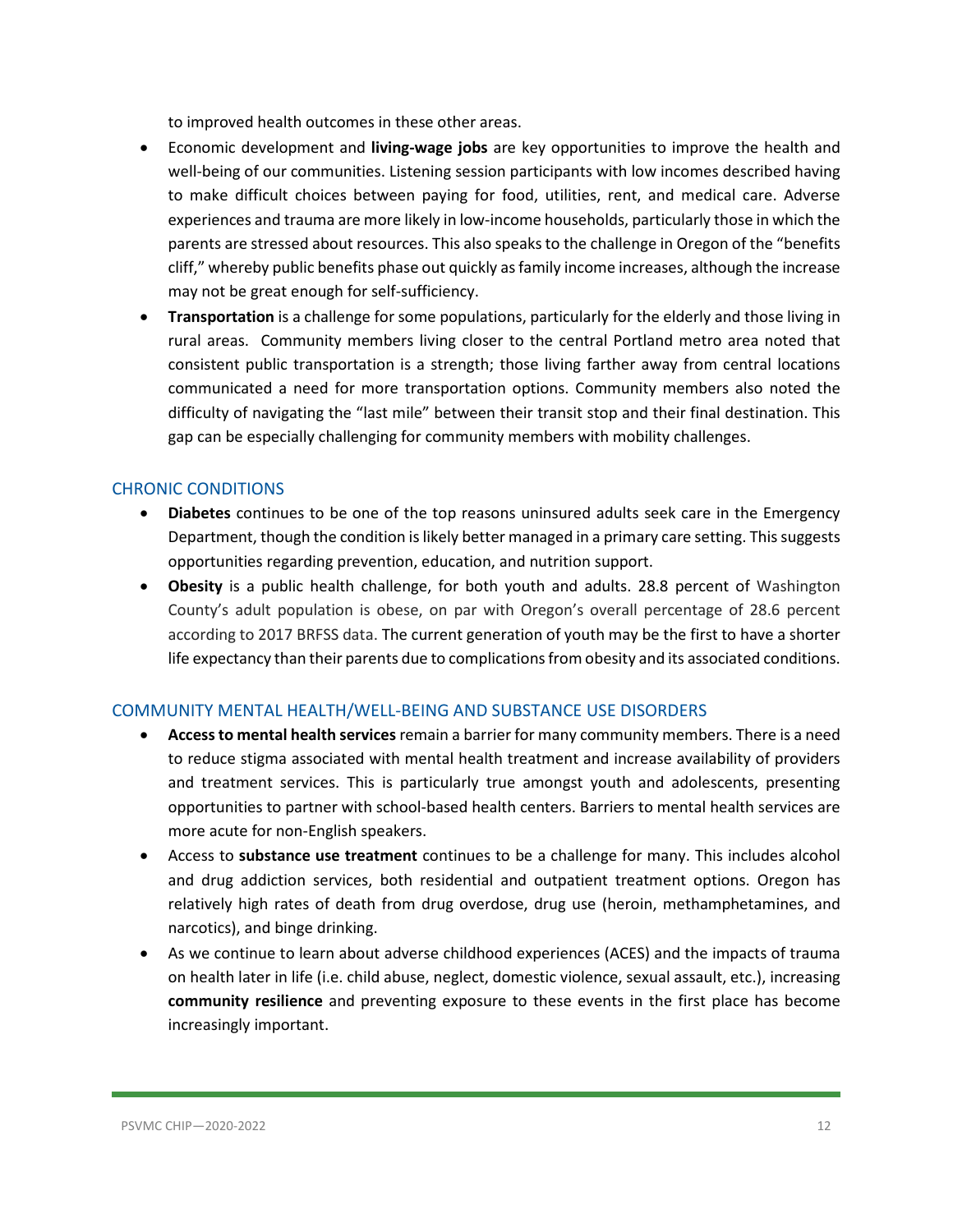#### <span id="page-12-0"></span>ACCESS TO CARE

- Timely and consistent access to **primary care** remains a challenge, particularly for those enrolled in the Oregon Health Plan (Medicaid) and individuals that are uninsured. Data suggests that the number of providers across the region varies based on location, and more than 10 percent of the population in the four-county region reported not being able to access health care services due to cost.
- **Dental** conditions are among the top preventable reasons uninsured individuals access the Emergency Department, which is rarely the best point of care for these conditions. This presents an opportunity for prevention education and increasing access to preventive services.
- It is important that community members feel welcome, safe, and respected in healthcare settings. Participants in town halls and listening sessions noted that providers lack the bilingual and bicultural backgrounds necessary to serve the community. Hispanic/Latino community members described being turned away by providers because of discrimination due to lack of insurance and language barriers. A crucial step in improving the health and well-being of communities of color is increasing access to **culturally-responsive care**.

## <span id="page-12-1"></span>Needs Beyond the Hospital's Service Program

No hospital facility can address all of the health needs present in its community. We are committed to continuing our Mission through Community Benefit grant-making and ongoing partnerships in our community.

While we strive to care for our communities each day, we recognize that we cannot address all needs effectively or independently. For example, we simply will not have enough resources to solve to the housing crisis in the Portland Metro area. However, by selecting specific strategies such as navigation to housing services and working with other foundations and health systems to collaboratively fund supportive services, we believe we can make an impact. In addition, there are two new elements to mental health/well-being & substance use disorders on the CHNA this cycle: social isolation and youth prevention. We will dedicate time to explore and build strategies to address these crucial needs in the first year of this CHIP cycle.

However, due to the strength of the partnerships in our community we believe these needs will be addressed in other ways. For instance, our partnership with Meals on Wheels People in the Portland metro area not only offers healthy meals to address food insecurity, but also an avenue for seniors experiencing social isolation to connect with one another.

PSVMC will continue to collaborate with local organizations that address the aforementioned community needs to coordinate care and referrals to address these unmet needs. We strongly believe that together we can better address the needs of our communities by leveraging our collective strengths.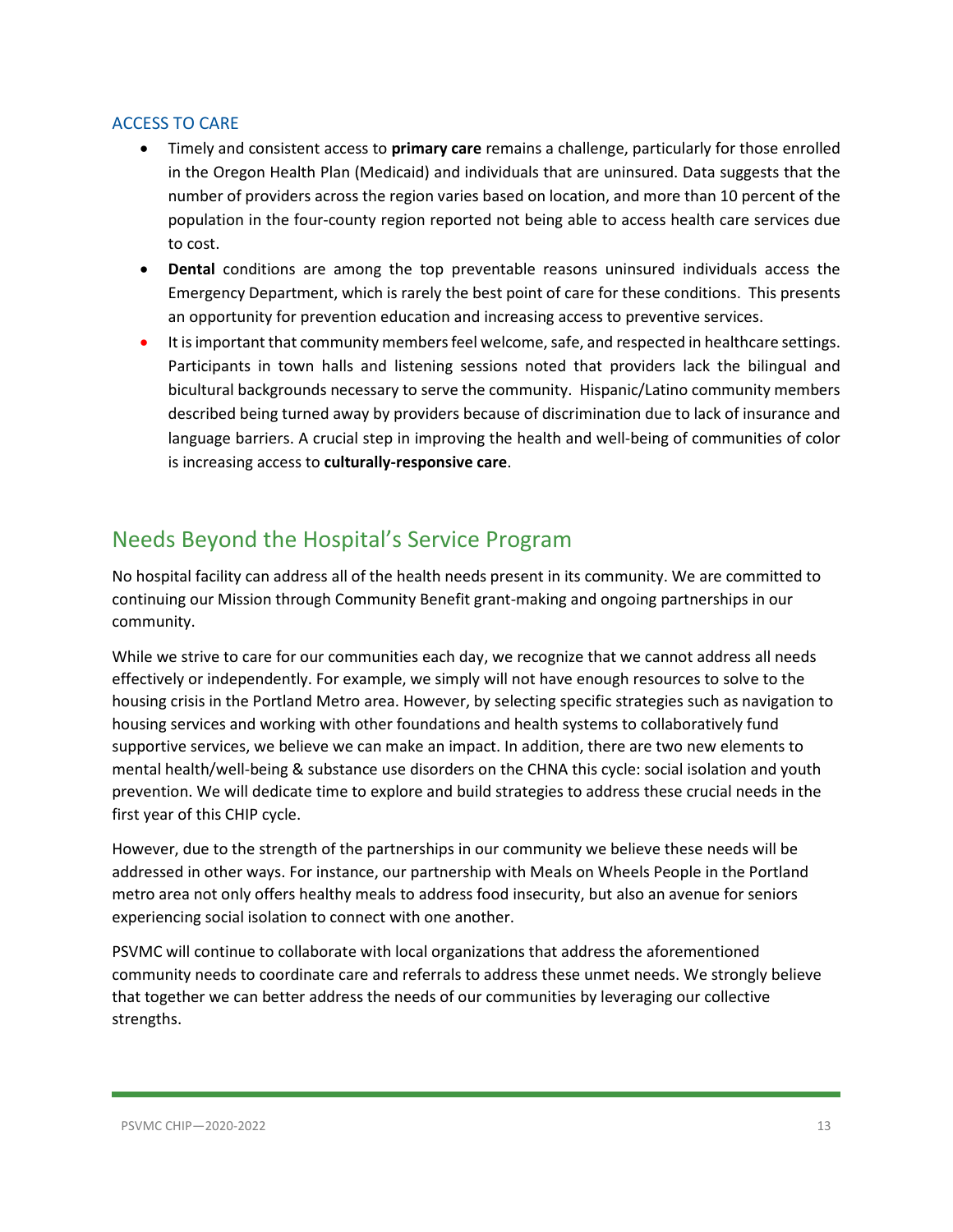## <span id="page-13-0"></span>COMMUNITY HEALTH IMPROVEMENT PLAN

## <span id="page-13-1"></span>Summary of Community Health Improvement Planning Process

A CHIP planning committee of hospital leaders, Service Area Advisory Council members and community partners was formed to provide input in the PSVMC CHIP process. Due to the 2020 COVID-19 pandemic, the original CHIP process was altered to accommodate a travel ban, social distance requirements, and unforeseen time commitments of key leaders. Below are the altered steps taken to compete the 2020- 2022 PSVMC CHIP:

- Providence Community Health Division (CHD) staff drafted three CHIP initiatives, including community needs and goals, to present to the CHIP planning committee for input
- In collaboration with community partner organizations, CHD staff drafted the PSVMC CHIP to present to hospital leadership and the CHIP planning committee for input
- Input was gathered and incorporated into the final PSVMC CHIP document
- Final PSVMC CHIP document was approved by hospital and system level leadership

PSVMC anticipates strategies may change and certain community health needs may become more pronounced, requiring changes to the initiatives identified below.

## <span id="page-13-2"></span>Addressing the Needs of the Community: 2020- 2022 Key Community Benefit Initiatives and Evaluation Plan

#### <span id="page-13-3"></span>INITIATIVE #1: HOUSING NEEDS IN THE PORTLAND METRO AREA

*Community Need Addressed*

#### Social determinants – Housing

#### *Goal (Anticipated Impact)*

Increase access to permanent and supportive housing

#### *Scope (Target Population)*

Unhoused individuals in the Portland metro area

#### *Table 1. Outcome Measures for Addressing Housing*

| <b>Outcome Measure</b>                                                                | <b>Baseline</b>                         | <b>FY20 Target</b>                            | FY22 Target                                |
|---------------------------------------------------------------------------------------|-----------------------------------------|-----------------------------------------------|--------------------------------------------|
| Increase # of referrals to<br>housing for patients/families<br>in Portland Metro area | 334 referrals<br>(Washington<br>County) | 20% increase from<br>baseline (400<br>people) | 25% increase from<br>baseline (417 people) |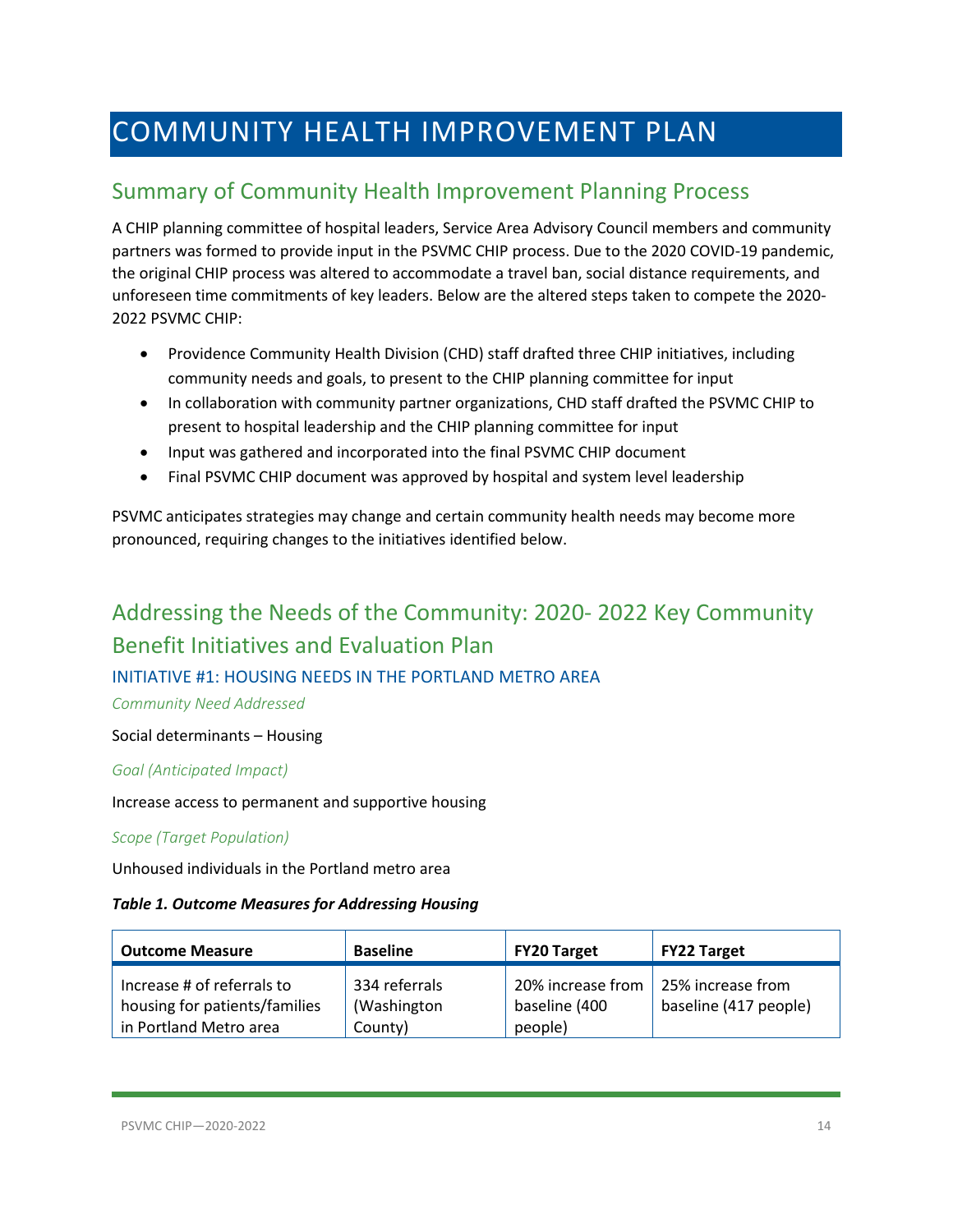| Increase funding for           | \$100,000 | \$200,000 | \$300,000 |
|--------------------------------|-----------|-----------|-----------|
| Supportive Housing Services in |           |           |           |
| Portland metro area            |           |           |           |

#### *Table 2. Strategies and Strategy Measures for Addressing Housing*

| Strategy(ies)                                                                                                                         | <b>Strategy Measure</b>                                                                                                                                                                           | <b>Baseline</b>                                                                   | <b>FY20 Target</b>                                  | <b>FY22 Target</b>                     |
|---------------------------------------------------------------------------------------------------------------------------------------|---------------------------------------------------------------------------------------------------------------------------------------------------------------------------------------------------|-----------------------------------------------------------------------------------|-----------------------------------------------------|----------------------------------------|
| Partner with<br>Transition<br>Project's Health<br>Connections<br>program                                                              | # of patients<br>experiencing<br>homelessness<br>referred to Health<br><b>Connections Program</b>                                                                                                 | 115                                                                               | <b>TBD</b>                                          | <b>TBD</b>                             |
| Health<br>Connections<br>program to place<br>patients in<br>permanent<br>housing                                                      | % of referrals that are<br>connected to<br>permanent housing                                                                                                                                      | 51%                                                                               | 60%                                                 | <b>TBD</b>                             |
| <b>Better Outcomes</b><br>through Bridges<br>(BOB) outreach<br>workers screen<br>PPMC ED patients<br>for housing $-$<br>related needs | % of BOB patients<br>screened for housing<br>needs (maintaining<br>existing program)                                                                                                              | 100%                                                                              | 100%                                                | 100%                                   |
| Partner with<br>Impact NW to<br>connect families<br>in need with<br>appropriate<br>housing resources                                  | % of clients<br>successfully<br>connected to housing<br>resources 30 days<br>post-intake (i.e. Section<br>8, rental assistance,<br>navigating landlord<br>relationships, placement<br>in shelter) | 38%                                                                               | 40%                                                 | 45%                                    |
| Regional<br>Supportive<br><b>Housing Fund</b>                                                                                         | Providence<br>participates in the<br><b>Regional Supportive</b><br>Housing Fund with<br>other health system<br>and foundation<br>funders                                                          | Collaborative<br>initiated,<br>convener and<br>financial<br>sponsor<br>identified | <b>Funding sources</b><br>and amounts<br>determined | Two grants<br>released to<br>community |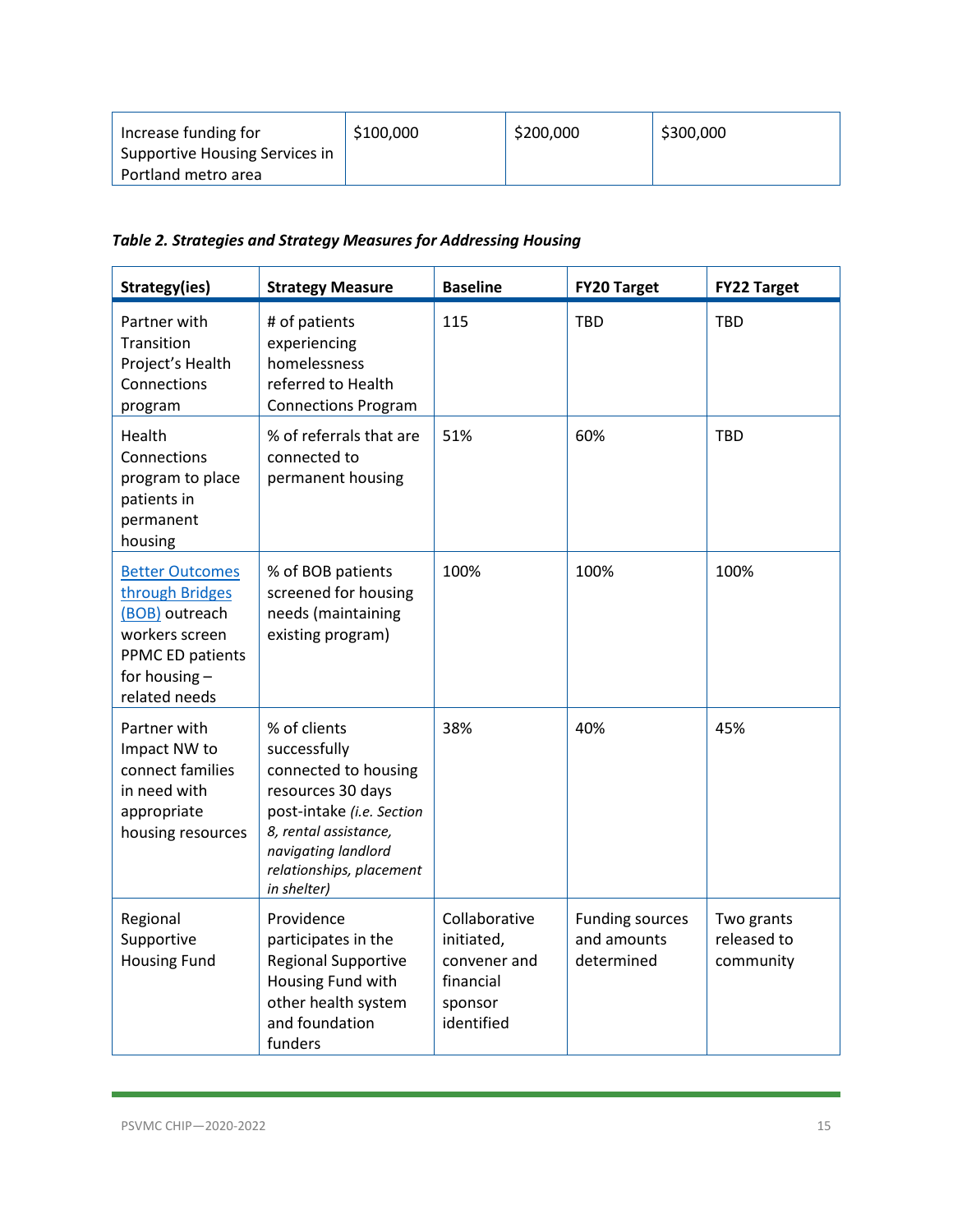| Providence Health<br>& Services<br><b>Housing Strategy</b><br>Workshop | Increase housing units<br>with supportive<br>services available for<br>individuals and<br>families with low | Community<br><b>Health Division</b><br>participates in<br>housing<br>workshop to | 150 units<br>planned | 150 units<br>available<br>150 additional<br>planned |
|------------------------------------------------------------------------|-------------------------------------------------------------------------------------------------------------|----------------------------------------------------------------------------------|----------------------|-----------------------------------------------------|
|                                                                        | income                                                                                                      | define goals                                                                     |                      |                                                     |

#### *Evidence Based Sources*

Health Affairs[: https://www.healthaffairs.org/do/10.1377/hpb20180313.396577/full/](https://www.healthaffairs.org/do/10.1377/hpb20180313.396577/full/)

Permanent Supportive Housing: Evaluating the Evidence for Improving Chronic Homelessness: <https://www.ncbi.nlm.nih.gov/books/NBK519591/>

#### *Resource Commitment*

Community benefit funds, operational funds, foundation funds, outside grant dollars, Community Resource Desk administrative support, BOB outreach worker time.

#### *Key Community Partners*

Transition Projects, Central City Concern, Project Access NOW, Impact NW, Health Share of Oregon, Metropolitan Alliance for the Common Good – Washington County Housing Team, Oregon Community Foundation, Meyer Memorial Trust, Care Oregon, Cambia Health, Collins Foundation, Legacy Health, Oregon Health & Sciences University, Kaiser Permanente.

#### <span id="page-15-0"></span>INITIATIVE #2: ACCESS TO HEALTH SERVICES

#### *Community Need Addressed*

Access to culturally responsive health services, coordination and navigation

#### *Goal (Anticipated Impact)*

Increase connection to medical and oral health services for un- and under-insured individuals.

#### *Scope (Target Population)*

Un- and under-insured individuals in the Portland metro area

#### *Table 3. Outcome Measures for Addressing Access to Health Services*

| Outcome Measure | <b>Baseline</b> | <b>FY20 Target</b> | <b>FY22 Target</b> |
|-----------------|-----------------|--------------------|--------------------|
|                 |                 |                    |                    |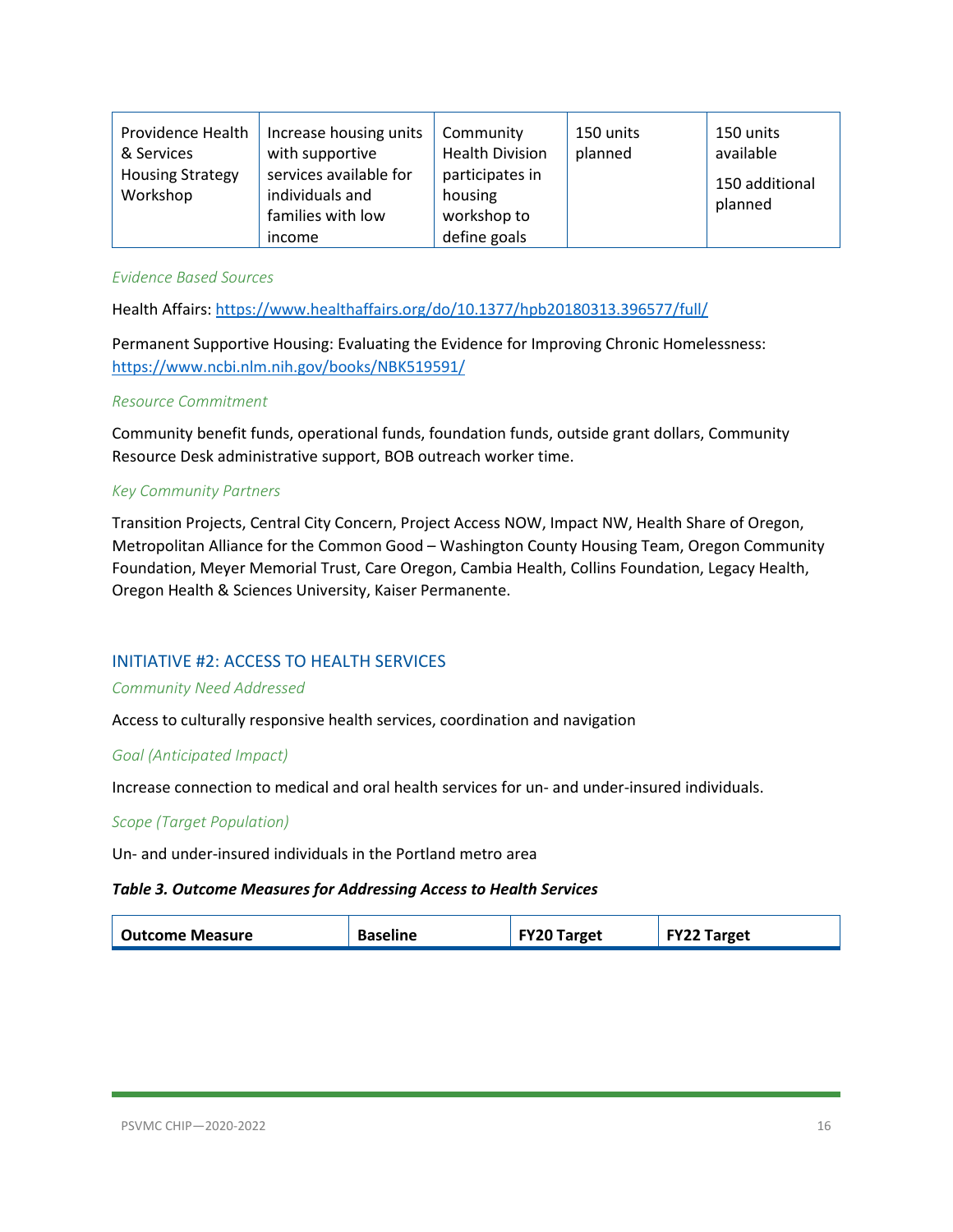| Increase number of physical<br>health screenings for the Latinx<br>community | 309 individuals<br>served | $252*3$                      | TBD                           |
|------------------------------------------------------------------------------|---------------------------|------------------------------|-------------------------------|
| Increase access to oral health<br>services for un- and<br>underinsured       | 1,303                     | 5% increase from<br>baseline | 10% increase from<br>baseline |

*Table 4. Strategies and Strategy Measures for Addressing Access to Health Services*

| Strategy(ies)                                                                                              | <b>Strategy Measure</b>                                                                 | <b>Baseline</b> | <b>FY20 Target</b> | <b>FY22 Target</b> |
|------------------------------------------------------------------------------------------------------------|-----------------------------------------------------------------------------------------|-----------------|--------------------|--------------------|
| Promotores &<br>Multnomah<br><b>County Parishes</b><br>host Telehealth<br><b>Clinics</b>                   | # of telehealth clinics                                                                 | 9               | $7*$               | <b>TBD</b>         |
| Partner with<br><b>Pacific University</b><br>mobile oral health<br>services                                | # of patients seen at<br>mobile clinics                                                 | 161             | 150*               | 175                |
| Partner with<br><b>Medical Teams</b><br>International to<br>provide mobile<br>emergency dental<br>services | # of patients seen at<br>mobile clinics                                                 | 1,112           | 1,167              | 1,223              |
| Pacific University<br>promotes follow-<br>up for preventive<br>oral health<br>services                     | # of patients that<br>made follow-up<br>appointments for Oral<br><b>Health services</b> | 35              | $30*$              | 40                 |
| Partner with<br>Neighborhood<br><b>Health Center to</b><br>provide dentures<br>to qualifying<br>patients   | # of patients that<br>receive dentures<br>through Second Bite<br>program                | 30              | 30 <sup>4</sup>    | 30                 |

<span id="page-16-0"></span>**<sup>3</sup> \***Numbers for FY2020 are lower due to inability to conduct screenings through the Promotores Program due to COVID-19 in the March-June 2020 period. Similar circumstances impacted due to COVID-19 are indicated with \*.

<span id="page-16-1"></span><sup>4</sup> Procedures for this project needed to cease during the COVID-19 crisis, funding re-allocated to telephonic medical & dental services. These numbers will be impacted.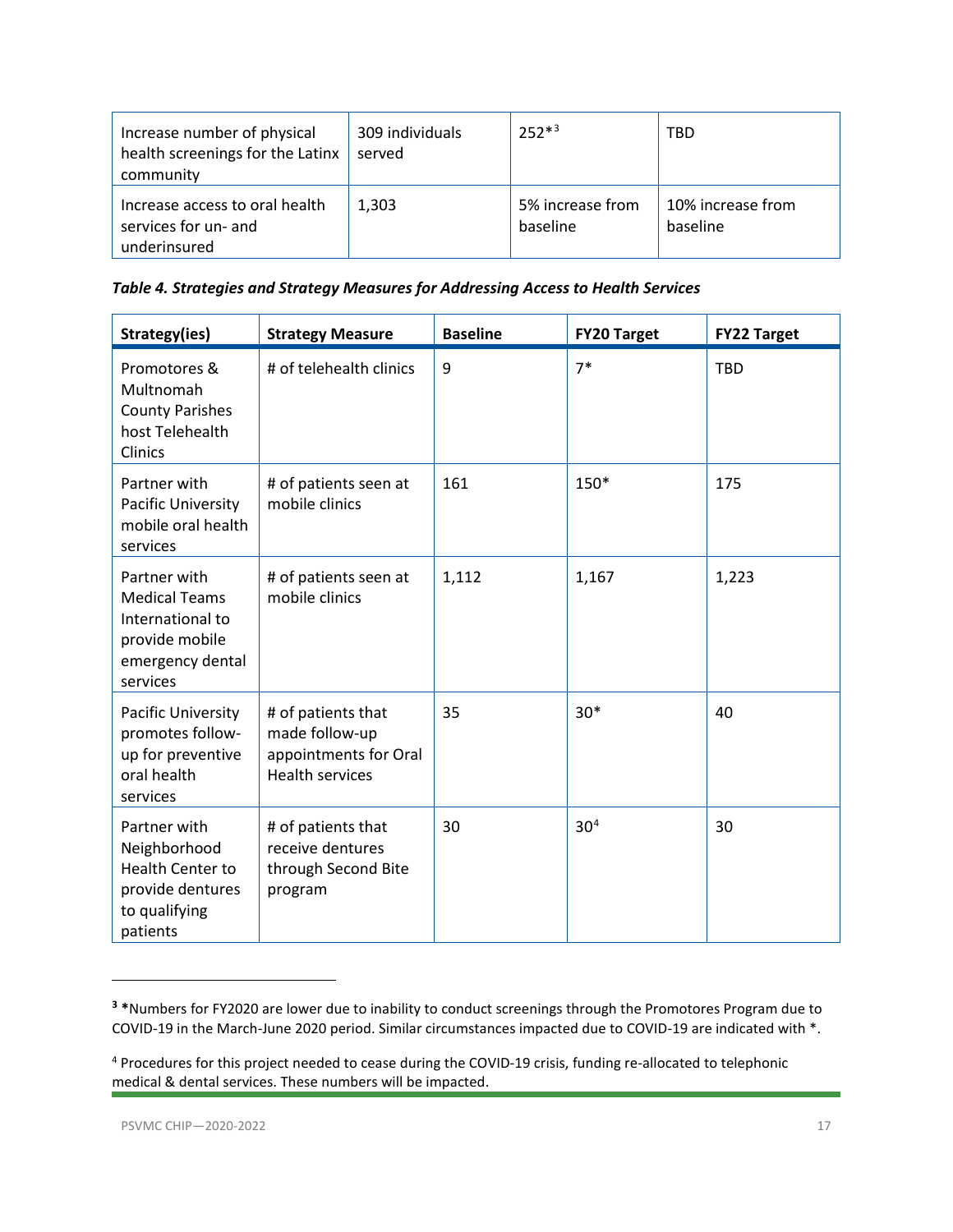#### *Evidence Based Sources*

National Association and Territorial Health Officials, Clinical to Community Connections and Evidence of CHW Effectiveness: [https://www.astho.org/Programs/Clinical-to-Community-](https://www.astho.org/Programs/Clinical-to-Community-Connections/Documents/CHW-Evidence-of-Effectiveness/?utm_campaign=enews20200305&utm_medium=email&utm_source=govdelivery)[Connections/Documents/CHW-Evidence-of-](https://www.astho.org/Programs/Clinical-to-Community-Connections/Documents/CHW-Evidence-of-Effectiveness/?utm_campaign=enews20200305&utm_medium=email&utm_source=govdelivery)[Effectiveness/?utm\\_campaign=enews20200305&utm\\_medium=email&utm\\_source=govdelivery.](https://www.astho.org/Programs/Clinical-to-Community-Connections/Documents/CHW-Evidence-of-Effectiveness/?utm_campaign=enews20200305&utm_medium=email&utm_source=govdelivery)

Oral Health in America[: Oral Health in America: A Report of the Surgeon General.](https://www.nidcr.nih.gov/sites/default/files/2017-10/hck1ocv.%40www.surgeon.fullrpt.pdf) Source: Division of Oral Health, National Center for Chronic Disease Prevention and Health Promotion

#### *Resource Commitment*

Community benefit funding, community volunteers/Promotores, Providence Nurse Practitioner time, telehealth platform, parish space, Medical Teams International dental van, Pacific University dental van, Pacific University oral hygiene student time.

#### *Key Community Partners*

Promotores, Portland-area parishes, Pacific University School of Hygiene, Familias en Accion, Medical Teams International, Virginia Garcia, Neighborhood Health Center.

#### <span id="page-17-0"></span>INITIATIVE #3: MENTAL HEALTH & SUBSTANCE USE DISORDERS

#### *Community Need Addressed*

Community mental health/well-being and substance use disorders – culturally responsive care and health education, community building.

#### *(Anticipated Impact)*

Increase access to culturally responsive behavioral health education and access to care.

#### *Scope (Target Population)*

Individuals with low incomes in need of access to mental health & substance use services.

#### *Table 5. Outcome Measures for Addressing Mental Health/Well-being & Substance Use Disorders*

| <b>Outcome Measure</b>                                                                          | <b>Baseline</b>                                                       | <b>FY20 Target</b>            | <b>FY22 Target</b>            |
|-------------------------------------------------------------------------------------------------|-----------------------------------------------------------------------|-------------------------------|-------------------------------|
| Increase connection to mental<br>health and substance use<br>disorder services and<br>education | 591 individuals<br>reached by outreach<br>and education<br>activities | 20% increase from<br>baseline | 25% increase from<br>baseline |

#### *Table 6. Strategies and Strategy Measures for Addressing Access to Health Services*

| Strategy(ies) | <b>Strategy Measure</b> | <b>Baseline</b> | <b>FY20 Target</b> | FY22 Target |
|---------------|-------------------------|-----------------|--------------------|-------------|
|               |                         |                 |                    |             |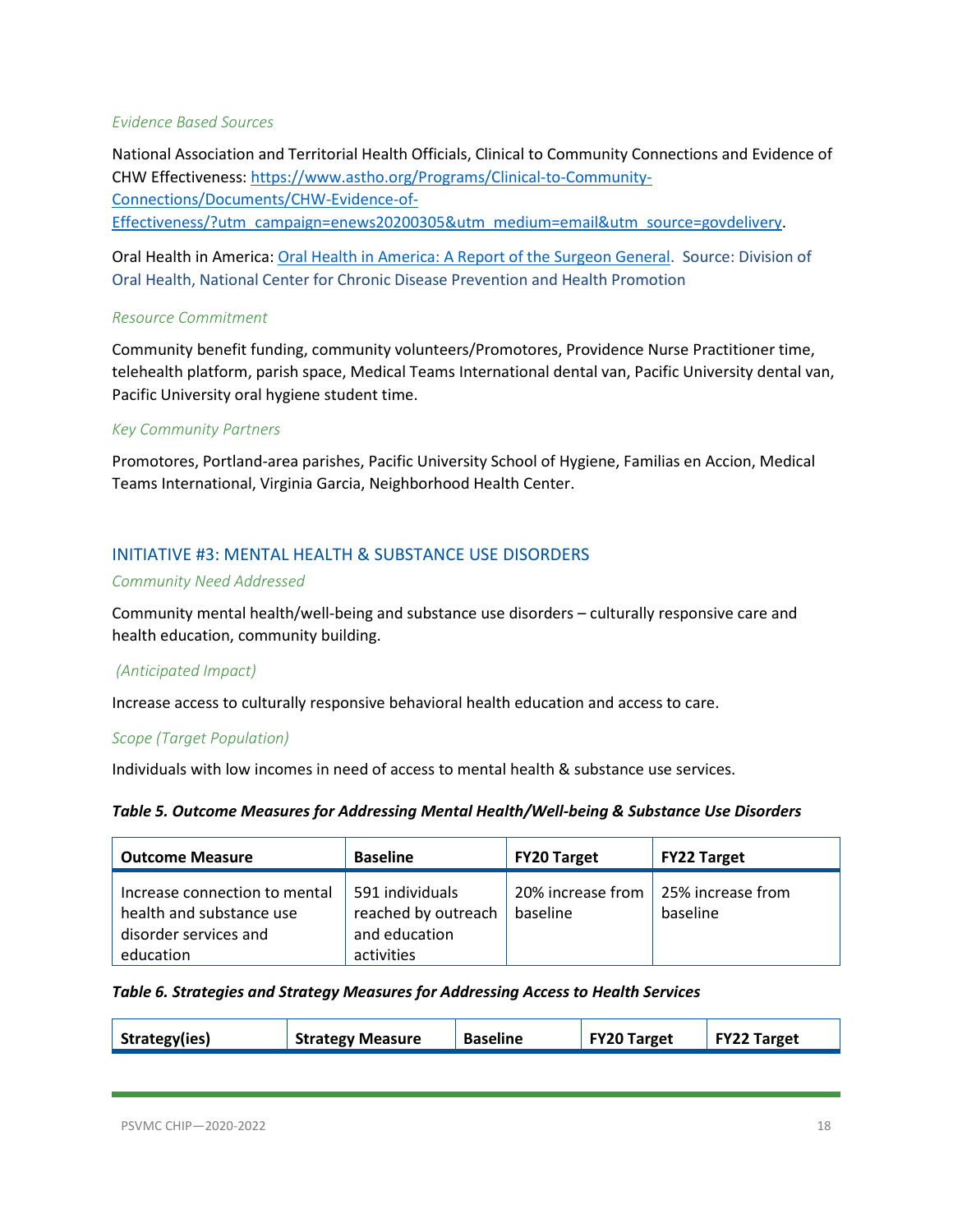| <b>Partner with Pacific</b><br>University (PU) for<br>community events on<br>behavioral health for<br>Latinx community $-$<br>"charlas"                                         | # of people reached<br>by PU activities                                                                | 485  | 1000                          | 2000                          |
|---------------------------------------------------------------------------------------------------------------------------------------------------------------------------------|--------------------------------------------------------------------------------------------------------|------|-------------------------------|-------------------------------|
| Un- and under-<br>insured Latinx<br>community members<br>referred to mental<br>health services at<br>Pacific University and<br><b>NW Catholic</b><br><b>Counseling Services</b> | # of people referred<br>to mental health<br>services in<br>community                                   | 51   | 10% increase<br>from baseline | 20% increase<br>from baseline |
| <b>BOB</b> patients are<br>screened for Mental<br><b>Health needs</b>                                                                                                           | % of BOB patients<br>that are screened for<br>mental health needs<br>(maintaining existing<br>program) | 100% | 100%                          | 100%                          |
| <b>BOB</b> patients are<br>screened for<br>substance use<br>treatment needs                                                                                                     | % of BOB services<br>screened for<br>substance use<br>disorders<br>(maintaining existing<br>program)   | 100% | 100%                          | 100%                          |

#### *Evidence Based Sources*

"Tackling The Mental Health Crisis In Emergency Departments: Look Upstream For Solutions, " Health Affairs Blog, January 26, 2018.DOI: 10.1377/hblog20180123.22248

Oregon Commission on Hispanic Affairs, Latinx Mental Health Research: <https://www.oregon.gov/hispanic/Pages/index.aspx>

Community-Defined solutions for Latino Health Care Disparities: https://health.ucdavis.edu/crhd/pdfs/resources/Community\_Defined\_Solutions\_for\_Latino\_Mental\_He alth\_Care\_Disparities.pdf

#### *Resource Commitment*

Community benefit funds, operational funds, outside grant sources, BOB outreach worker time, Pacific University student time.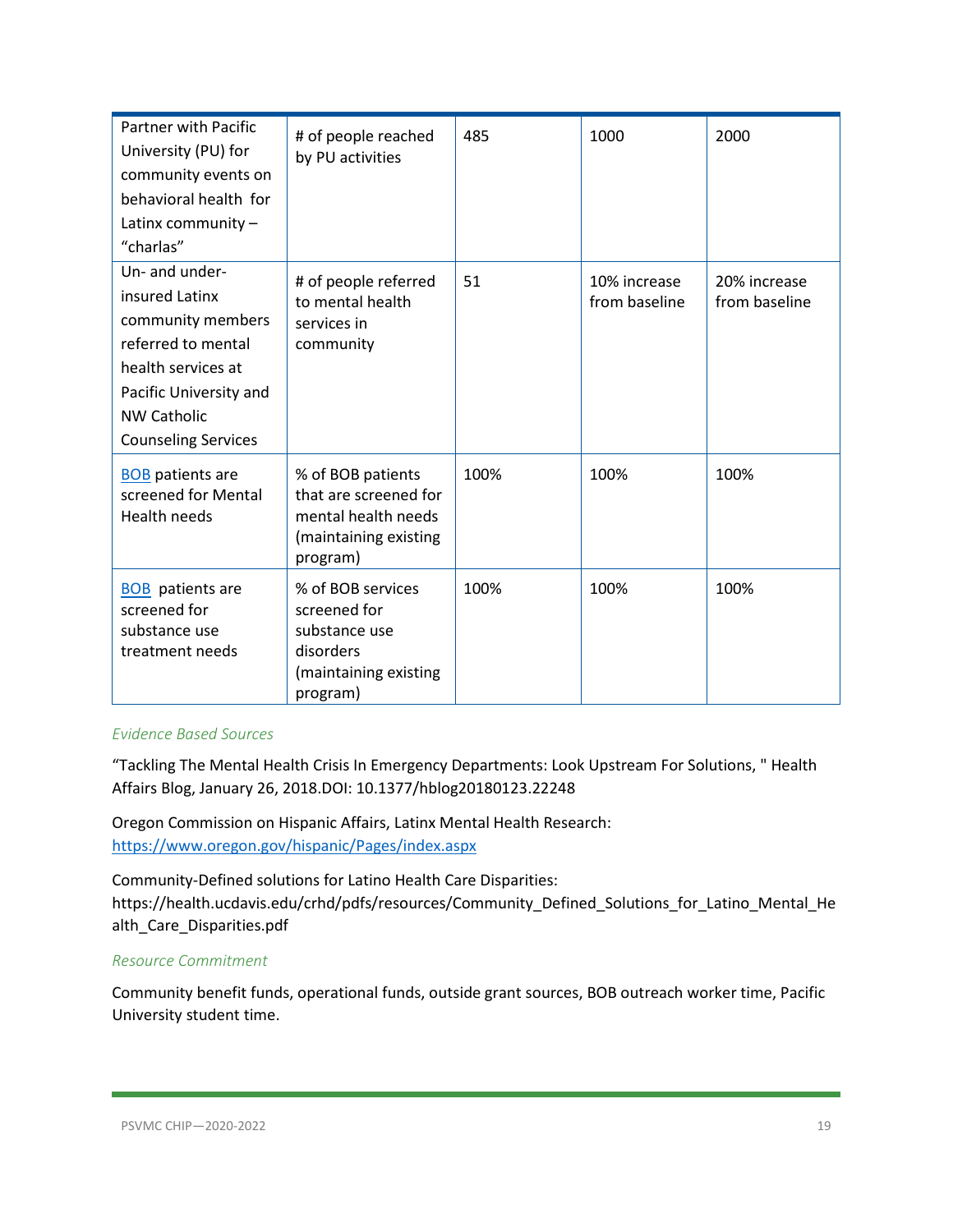#### *Key Community Partners*

Pacific University School of Psychology, Central City Concern, Cascadia BHC, Lifeworks NW, Sequoia, NAMI, OHSU Harm Reduction and Bridges to Care, Multnomah County, Recovery Works NW, NW Catholic Counseling Center.

#### <span id="page-19-0"></span>INITIATIVE #4: PREVENTING CHRONIC HEALTH CONDITIONS

#### *Community Need Addressed*

Chronic health conditions – focus on prevention of obesity, diabetes, hypertension, and depression.

#### *Goal*

Reduce the burden of chronic disease in the Portland metro area.

#### *Scope (Target Population)*

Families that are low-income, food-insecure, and/or at-risk or have diabetes in the Portland metro area.

#### *Table 7. Outcome Measures for Preventing Chronic Health Conditions*

| <b>Outcome Measure</b>                                                                                | <b>Baseline</b>               | <b>FY20 Target</b>          | <b>FY22 Target</b>                 |
|-------------------------------------------------------------------------------------------------------|-------------------------------|-----------------------------|------------------------------------|
| Healthy body mass index (BMI)<br>for 8 <sup>th</sup> grade youth in<br>Washington County <sup>5</sup> | 71.1% of $8th$ grade<br>youth | 72% of $8th$ grade<br>youth | 74% of 8 <sup>th</sup> grade youth |
| Diabetes prevalence of<br>Clackamas County adults <sup>6</sup>                                        | 8.5%                          | 8.3%                        | <b>TBD</b>                         |

#### *Table 8. Strategies and Strategy Measures for Addressing Chronic Disease*

| Strategy(ies)               | <b>Strategy Measure</b>     | <b>Baseline</b> | <b>FY20 Target</b> | <b>FY22 Target</b> |
|-----------------------------|-----------------------------|-----------------|--------------------|--------------------|
| <b>Identify Providence</b>  | # of Providence             |                 | 10                 | 20                 |
| <b>Medical Group clinic</b> | <b>Medical Group clinic</b> |                 |                    |                    |
| champions to                | champions identified        |                 |                    |                    |
| promote healthy             |                             |                 |                    |                    |
| behaviors with 5-2-1-       |                             |                 |                    |                    |
| $0+9$ messaging             |                             |                 |                    |                    |

<span id="page-19-1"></span><sup>5</sup> Measured by bi-annual Washington County Oregon Healthy Teens Survey, baseline is 2019 data.

<span id="page-19-2"></span><sup>6</sup> [Oregon Health Authority, Diabetes Prevelance by County.](https://www.oregon.gov/oha/PH/ABOUT/Documents/indicators/diabetesprev-county.pdf) Baseline is 2014-2017 data.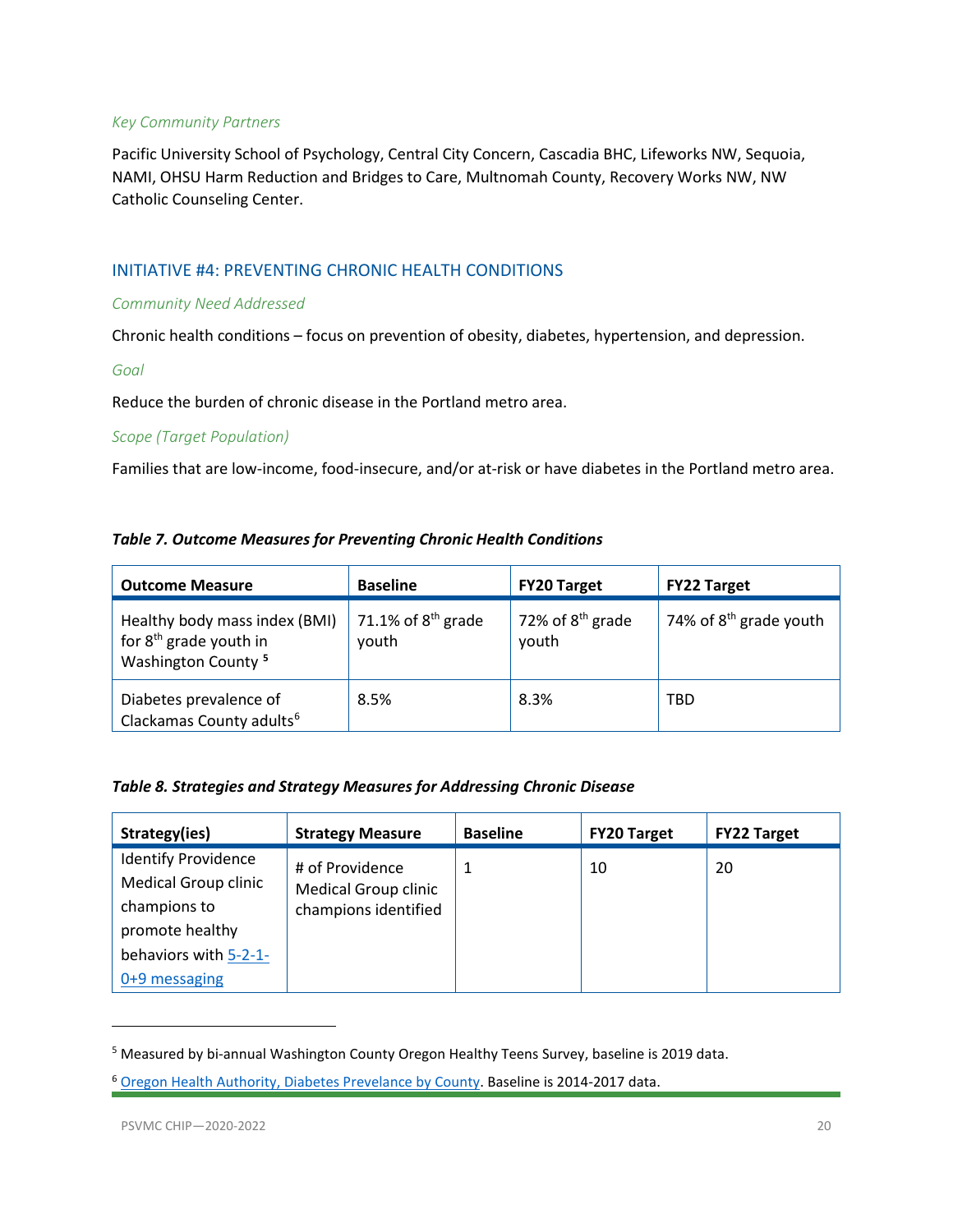| Fund community<br>partners to alleviate<br>food insecurity among<br>youth (Healthier Kids,<br><b>Together community</b><br>partners) | # of youth reached<br>by community<br>partners addressing<br>food insecurity | 440,030 | 500,000 | 550,0007 |
|--------------------------------------------------------------------------------------------------------------------------------------|------------------------------------------------------------------------------|---------|---------|----------|
| Increase number of<br>Diabetes Prevention<br>Program (DPP)<br>cohorts offered in<br>Portland metro (or<br>PSVMC)                     | # of individuals<br>participating in DPP<br>cohorts                          | 30      | 45      | 75       |

#### *Evidence Based Sources* <https://www.cdc.gov/diabetes/prevention/index.html>

#### Addressing Childhood Obesity: Opportunities for Prevention Pediatr Clin North Am. 2015 Oct; [62\(5\): 1241–1261.](https://www.ncbi.nlm.nih.gov/entrez/eutils/elink.fcgi?dbfrom=pubmed&retmode=ref&cmd=prlinks&id=26318950)

#### *Resource Commitment*

Community benefit funds, foundation funds, provider time, promotional materials for 5.2.1.0+9

#### *Key Community Partners*

Oregon Food Bank, Partners for a Hunger Free Oregon, Adelante Mujeres

### <span id="page-20-0"></span>Other Community Benefit Programs and Evaluation Plan

#### *Table 9. Other Community Benefit Programs in Response to Community Needs*

| <b>Initiative (Community</b><br><b>Need Addressed)</b>                         | <b>Program Name</b>       | <b>Description</b>                                                  | <b>Target Population</b><br>(Low Income,<br><b>Vulnerable or Broader</b><br>Community)         |
|--------------------------------------------------------------------------------|---------------------------|---------------------------------------------------------------------|------------------------------------------------------------------------------------------------|
| Mental Health/Well-<br>being & Substance<br>Use Disorders-<br>social isolation | Meals on Wheels<br>People | Social connection<br>through shared<br>meals at Elm Street<br>Court | Seniors and people<br>with disabilities<br>experiencing social<br>isolation and low<br>income. |

<span id="page-20-1"></span><sup>&</sup>lt;sup>7</sup> Gross estimate for youth reached by Heathier Kids, Together funded partners. In 2022, Providence's HKT funded initiatives will wind down.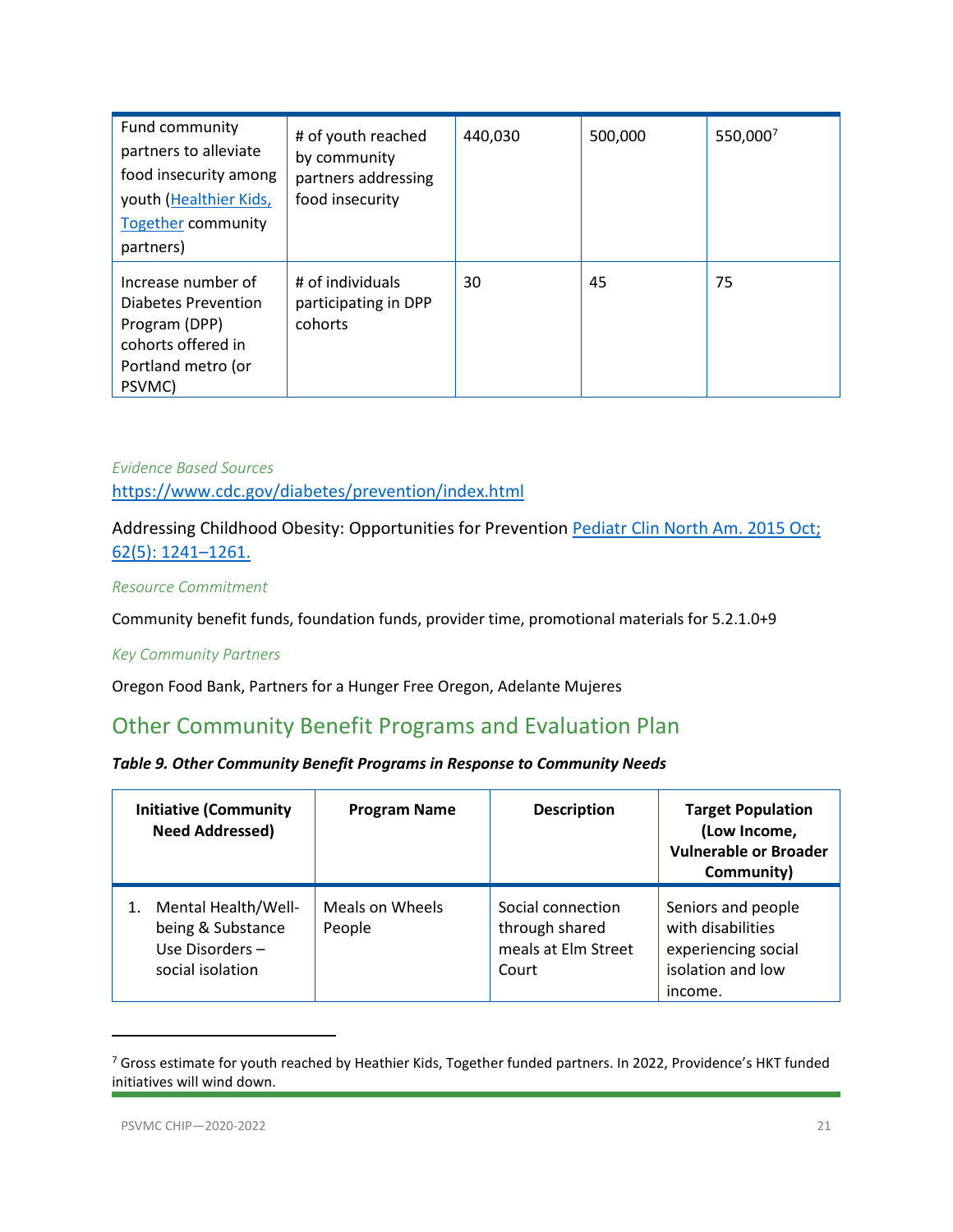| 2. | Social Determinants<br>of Health - Food<br>Insecurity                                           | Meals on Wheels<br>People                                                               | Meals served at Elm<br><b>Street Court and</b><br>people in need<br>discharged with<br>meals from hospital                                                                      | Seniors and people<br>with disabilities<br>experiencing food<br>insecurity.             |
|----|-------------------------------------------------------------------------------------------------|-----------------------------------------------------------------------------------------|---------------------------------------------------------------------------------------------------------------------------------------------------------------------------------|-----------------------------------------------------------------------------------------|
| 3. | Social Determinants<br>of Health - All                                                          | Impact NW<br><b>Community Resource</b><br><b>Desks</b>                                  | Embed a high-<br>functioning<br>community based<br>organization in<br>Providence medical<br>centers, clinics to<br>address social needs                                         | Individuals and families<br>who have unmet social<br>needs                              |
| 4. | Mental Health/Well-<br>being & Substance<br>Use Disorder-<br>prevention &<br>community building | Immigrant and<br>Refugee Community<br>Organization<br><b>Community Health</b><br>Worker | <b>Embed Community</b><br><b>Health Worker</b><br>trained in mental<br>health support with<br>clinical supervision in<br>Earl Boyle's<br>elementary school in<br>Portland area. | Immigrant and low-<br>income families in East<br>Portland.                              |
| 5. | Mental Health/Well-<br>being & Substance<br>Use Disorders-<br>prevention and<br>access          | Providence Zero<br>Suicide initiative                                                   | Implement a tiered-<br>system wide<br>approach to prevent<br>suicide deaths for<br>patients seeking care<br>at Providence                                                       | All individuals seeking<br>care at Providence                                           |
| 6. | <b>Social Determinants</b><br>of Health - Housing                                               | Catholic Charities,<br>Providence & Arch<br>Diocese Healthy<br>Housing Initiative       | House individuals<br>experiencing<br>homelessness                                                                                                                               | <b>Chronically homeless</b><br>population in Portland<br>Oregon                         |
| 7. | <b>Social Determinants</b><br>of Health -<br>Transportation                                     | <b>Ride Connection</b>                                                                  | Transportation to<br>medical<br>appointments and<br>necessary errands                                                                                                           | Seniors and people<br>with disabilities who<br>have limited access to<br>transportation |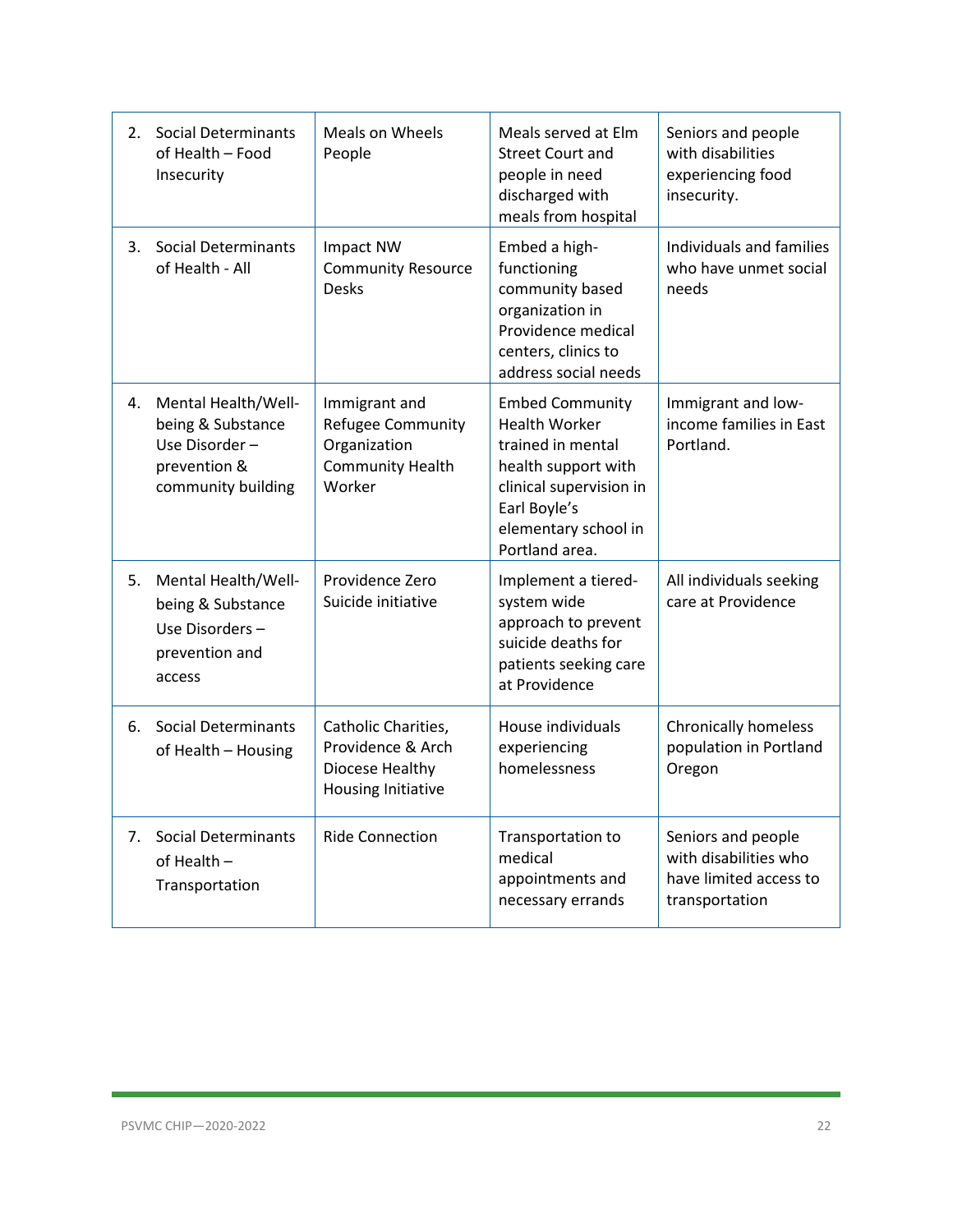## <span id="page-22-0"></span>2020-2022 CHIP GOVERNANCE APPROVAL

This Community Health Improvement Plan was adopted by Providence's Portland Service Area Advisory Council on May  $4<sup>th</sup>$ , 2020. The final report was made widely available by May 15, 2020.

mici I. Burg  $5 - 4 - 2020$ 

Janice Burger Chief Executive, PSVMC and Western Oregon Division

 $\overline{\mathscr{C}}$  , where the contract of the contract of the contract of the contract of the contract of the contract of the contract of the contract of the contract of the contract of the contract of the contract of the contr

Lisa Vance Date Date Date Date Date Chief Executive, Oregon Region

a Uarn  $\overline{\phantom{a}}$   $\overline{\phantom{a}}$   $\overline{\phantom{a}}$   $\overline{\phantom{a}}$   $\overline{\phantom{a}}$   $\overline{\phantom{a}}$   $\overline{\phantom{a}}$   $\overline{\phantom{a}}$   $\overline{\phantom{a}}$   $\overline{\phantom{a}}$   $\overline{\phantom{a}}$   $\overline{\phantom{a}}$   $\overline{\phantom{a}}$   $\overline{\phantom{a}}$   $\overline{\phantom{a}}$   $\overline{\phantom{a}}$   $\overline{\phantom{a}}$   $\overline{\phantom{a}}$   $\overline{\$ 

Joanne Warner **Date** Chair, Oregon Community Ministry Board

Joel Gilbertson Date Senior Vice President, Community Partnerships Providence St. Joseph Health

#### **CHNA/CHIP Contact:**

Joseph Ichter, DrPH, Director Community Health Investment Providence Health & Services 4400 NE Halsey St Portland, OR 97213 Joseph.Ichter@providence.org

To request a copy free of charge, provide comments, or view electronic copies of current and previous Community Health Improvement Plans please email CommunityBenefit@providence.org.

\_\_\_\_\_\_\_\_\_\_\_\_\_\_\_\_\_\_\_\_\_\_\_\_\_\_\_\_\_\_\_\_\_\_\_\_\_\_\_\_\_\_\_\_\_\_\_\_\_\_\_\_\_\_\_\_\_\_\_\_\_\_ May 11, 2020

May 8, 2020

Date

May 8, 2020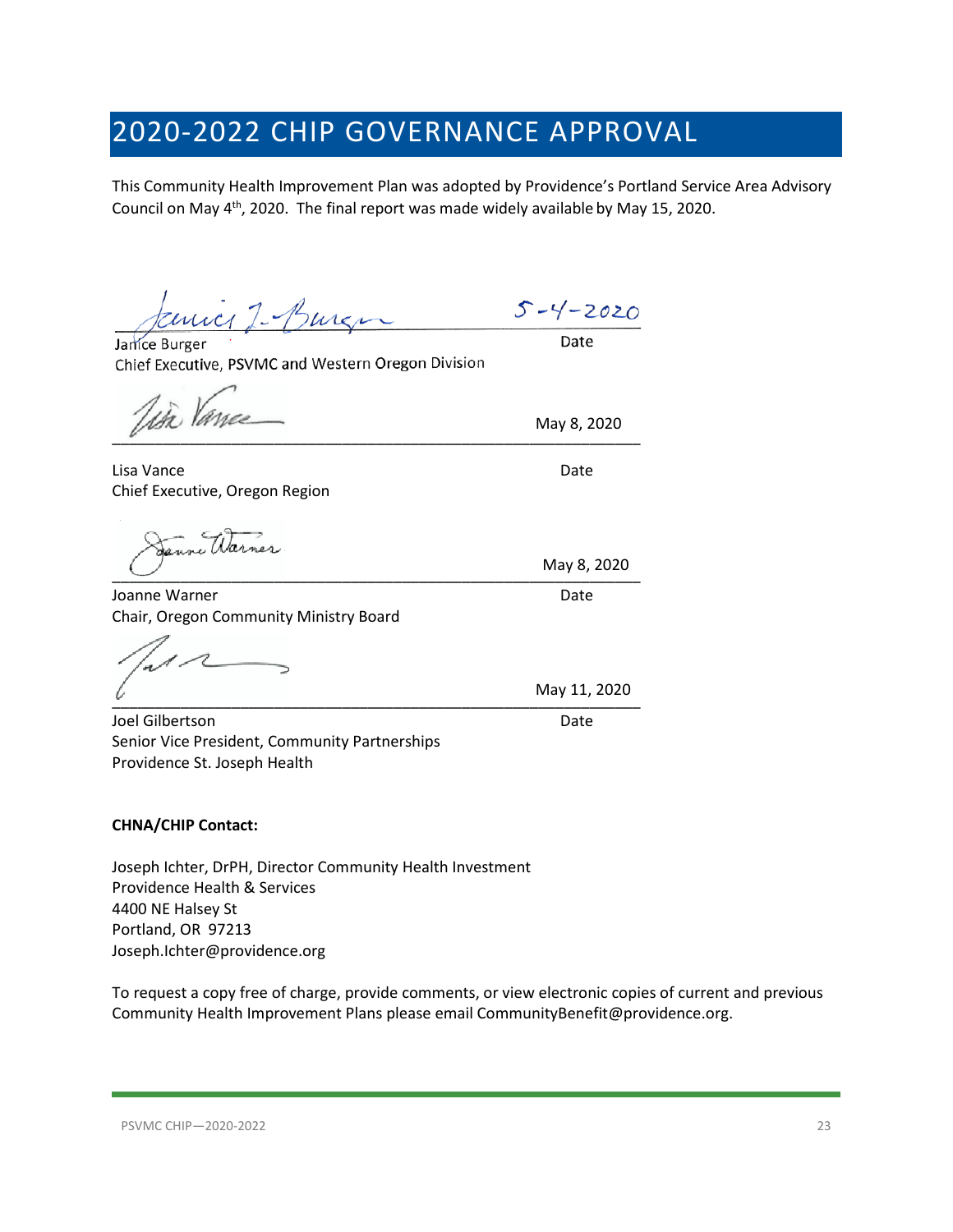## <span id="page-23-0"></span>APPENDICES

## <span id="page-23-1"></span>Appendix 1: Definition of Terms

**Community Benefit:** An initiative, program or activity that provides treatment or promotes health and healing as a response to identified community needs and meets at least one of the following community benefit objectives:

- a. Improves access to health services;
- b. Enhances public health;
- c. Advances increased general knowledge; and/or
- d. Relieves government burden to improve health.

Community benefit includes services to persons living in poverty, persons who are vulnerable, and the broader community.

To be reported as a community benefit initiative or program, community need must be demonstrated. Community need can be demonstrated through the following:

- a. Community health needs assessment developed by the ministry or in partnership with other community organizations;
- b. Documentation that demonstrates community need and/or a request from a public agency or community group was the basis for initiating or continuing the activity or program; or
- c. The involvement of unrelated, collaborative tax-exempt or government organizations as partners in the community benefit initiative or program.

**Health Equity:** Healthy People 2020 defines *health equity* as the "attainment of the highest level of health for all people. Achieving health equity requires valuing everyone equally with focused and ongoing societal efforts to address avoidable inequalities, historical and contemporary injustices, and the elimination of health and health care disparities."

**Social Determinants of Health:** Powerful, complex relationships exist between health and biology, genetics, and individual behavior, and between health and health services, socioeconomic status, the physical environment, discrimination, racism, literacy levels, and legislative policies. These factors, which influence an individual's or population's health, are known as *determinants of health*. *Social determinants of health* are conditions in the environment in which people are born, live, learn, work, play, worship, and age that affect a wide range of health, functioning, and quality-of-life outcomes and risks.